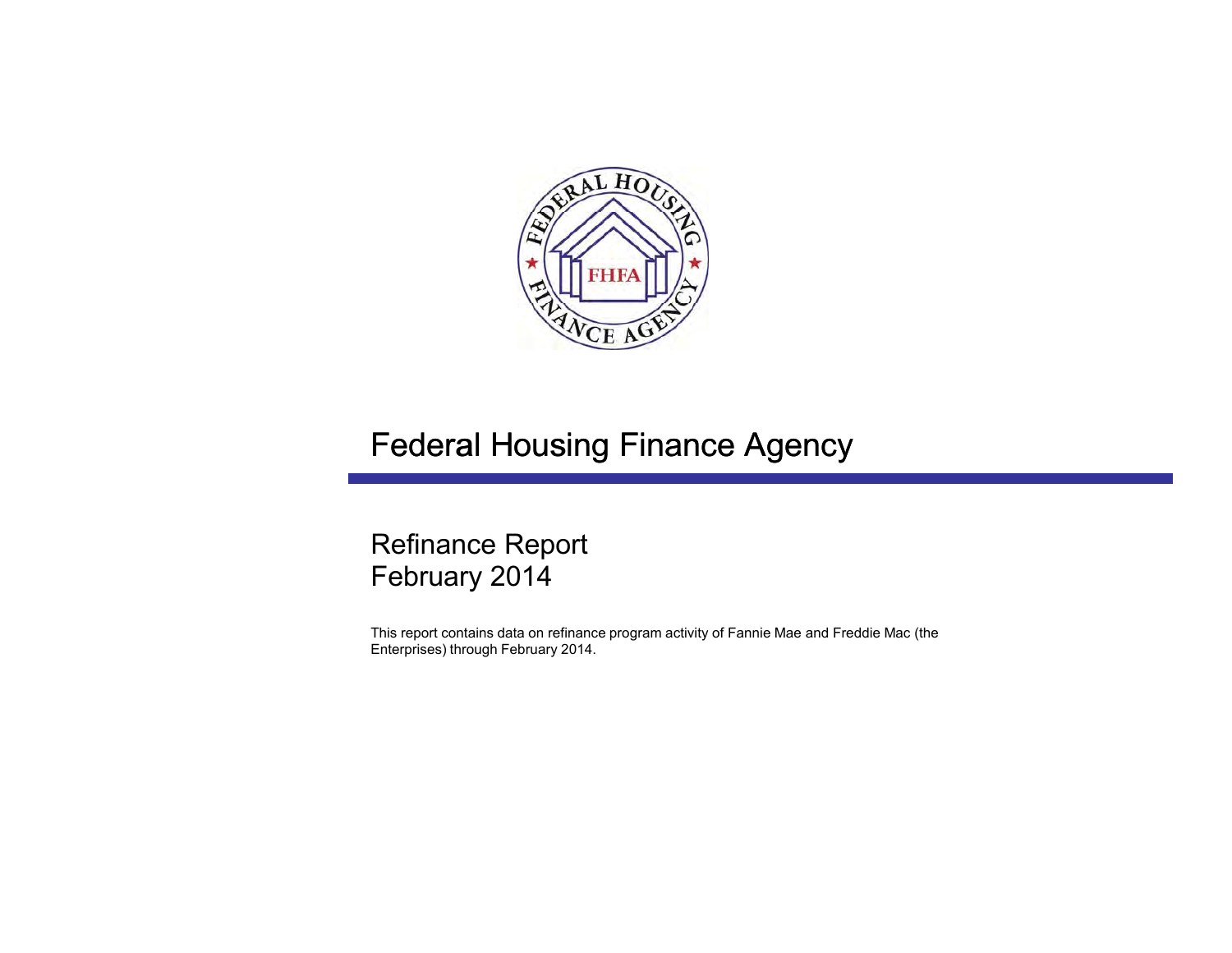## February 2014 Highlights

● Refinance volume decreased again in February as mortgage rates ranged between four to four and a half percent since June 2013. In February, mortgage rates decreased: the average interest rate on a 30 year fixed rate mortgage fell to 4.30 percent.

• In February 2014, 26,964 refinances were completed through HARP, bringing the total refinances through HARP from the inception of the program to 3,114,897.

● HARP volume represented 21 percent of total refinance volume in February.

• In February 2014, 12 percent of the loans refinanced through HARP had a loan-to-value ratio greater than 125 percent.

• In February, borrowers with loan-to-value ratios greater than 105 percent accounted for 30 percent of the volume of HARP loans.

● Borrowers who refinanced through HARP had a lower delinquency rate compared to borrowers eligible for HARP who did not refinance through the program.

● In February 2014, 23 percent of HARP refinances for underwater borrowers were for shorter-term 15- and 20-year mortgages, which build equity faster than traditional 30-year mortgages.

• In February 2014, HARP refinances represented 42 percent of total refinances in Georgia and 38 percent in Florida, nearly double the 21 percent of total refinances nationwide over the same period.

### Overview and Eligibility of the Home Affordable Refinance Program (HARP) **HARP Overview**

HARP was established in 2009 to assist homeowners unable to access a refinance due to a decline in their home value. The inception date of the program was April 1, 2009.

The program is designed to provide these borrowers with an opportunity to refinance by permitting the transfer of existing mortgage insurance to their newly refinanced loan, or by allowing those without mortgage insurance on their previous loan to refinance without obtaining new coverage.

HARP enhancements took effect in 2012 to increase access to the program for responsible borrowers. The program was scheduled to expire on December 31, 2013 and was extended in April to expire on December 31, 2015.

### **HARP Eligibility**

Below are the basic HARP eligibility criteria:

● Loan must be owned or guaranteed by Fannie Mae or Freddie Mac.

- Loan must have been originated on or before May 31, 2009.
- Current loan-to-value ratio -- LTV -- (outstanding mortgage balance/home value) must be greater than 80 percent. There is no LTV ceiling.

● Borrower must be current on their mortgage payments at the time of the refinance.

 $\bullet$  Payment history – borrower is allowed one late payment in the past 12 months, as long as it did not occur in the 6 months prior to the refinance.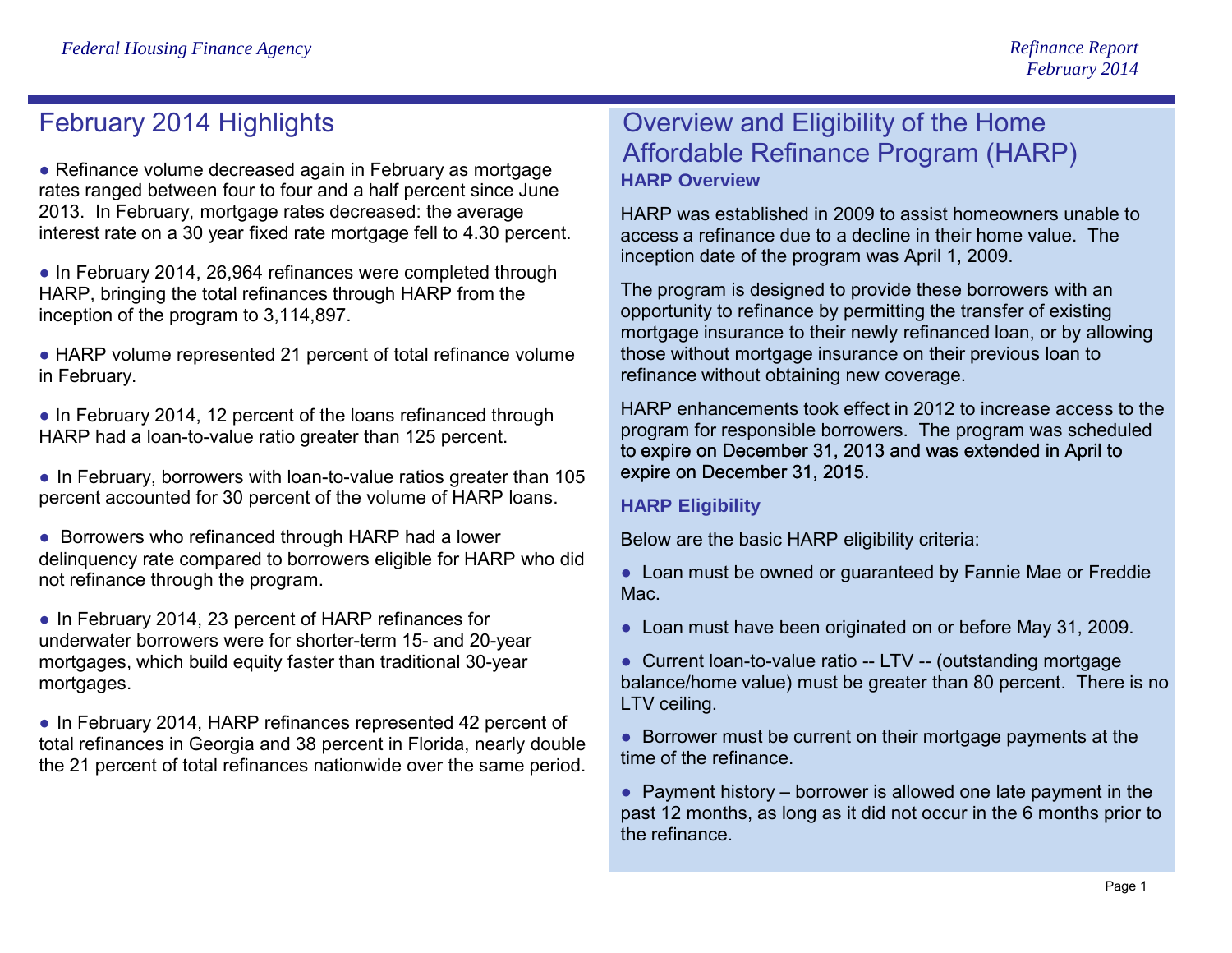Refinance volume decreased again in February as mortgage rates ranged between four to four and a half percent since June 2013. In February, mortgage rates decreased: the average interest rate on a 30 year fixed rate mortgage fell to 4.30 percent.



- A Highest rate in 2008 for a 30-year mortgage.
- B GSEs placed into conservatorship on 09/06/08.
- C Fed announces MBS purchase program on 11/25/08.
- D Obama Administration's Making Home Affordable announcement 02/20/09.
- E Treasury rates sharply rose and reached a 2009 high on a better than expected June unemployment report.
- F Treasury rates fell sharply after Dubai sought to delay sovereign debt payments.
- G Treasury Rates rose on optimism of a recovering U.S. economy and a temporary lull in news of a developing debt crisis in Europe.
- H 30-year mortgage rates reached 4.17 percent in early November, marking the lowest level observed since Freddie Mac began tracking rates in 1971.
- I Treasury rates fell amid ongoing concerns of a growing debt crisis in Europe.
- J Refinance volume surged in March and dipped in April, as sellerservicers completed refinancings ahead of a 10 basis point guarantee fee increase that took effect April 1, 2012, mandated by the Temporary Payroll Tax Cut Continuation Act of 2011.
- K 30-year mortgage rates reached new historic lows in November 2012.
- L Refinance volume surged in November and dipped in December, as seller servicers completed refinancings ahead of a 10 basis point guarantee fee increase that took effect December 1.
- M Mortgage rates rose after Federal Reserve Chairman Ben Bernanke stated in late May that the central bank was considering slowing its \$85 billion per month bond buying program known as quantitative easing.
- N Highest rate for a 30-year mortgage since July 2011.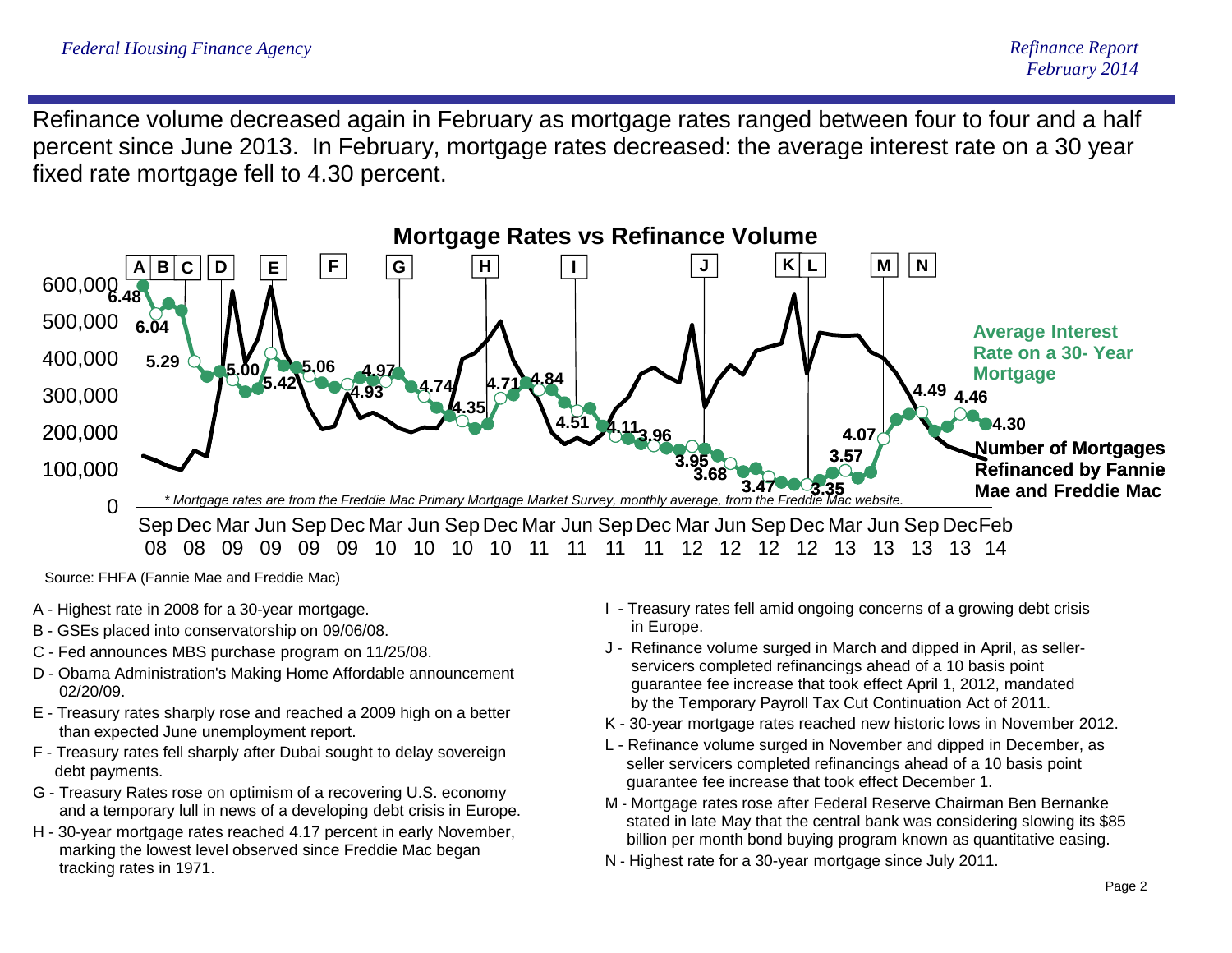In February 2014, 26,964 refinances were completed through HARP, bringing the total refinances through HARP from the inception<sup>1</sup> of the program to  $3,114,897$ .

### **Refinances Through February 2014**

|                                           | Feb                         | Year to                       | 2013                                | Inception                             |  |  |
|-------------------------------------------|-----------------------------|-------------------------------|-------------------------------------|---------------------------------------|--|--|
| <b>Total Refinances</b>                   | 2014                        | Date 2014                     |                                     | to Date                               |  |  |
| <b>Fannie Mae</b><br>Freddie Mac<br>Total | 81,474<br>45,943<br>127,417 | 164,668<br>101,078<br>265,746 | 2,568,580<br>1,513,331<br>4,081,911 | 11,885,678<br>7,252,319<br>19,137,997 |  |  |
| <b>Total HARP</b>                         |                             |                               |                                     |                                       |  |  |
| <b>Fannie Mae</b><br>Freddie Mac<br>Total | 16,469<br>10,495<br>26,964  | 34,402<br>22,536<br>56,938    | 552,544<br>340,370<br>892,914       | 1,837,390<br>1,277,507<br>3,114,897   |  |  |
| HARP LTV >80% -105%                       |                             |                               |                                     |                                       |  |  |
| Fannie Mae<br>Freddie Mac<br>Total        | 11,855<br>7,092<br>18,947   | 24,484<br>15,319<br>39,803    | 332,815<br>201,168<br>533,983       | 1,297,795<br>874,990<br>2,172,785     |  |  |
| HARP LTV > 105% - 125%                    |                             |                               |                                     |                                       |  |  |
| Fannie Mae<br>Freddie Mac<br>Total        | 2,732<br>2,137<br>4,869     | 5,786<br>4,498<br>10,284      | 112,734<br>76,550<br>189,284        | 298,883<br>238,586<br>537,469         |  |  |
| <b>HARP LTV &gt;125%</b>                  |                             |                               |                                     |                                       |  |  |
| <b>Fannie Mae</b><br>Freddie Mac<br>Total | 1,882<br>1,266<br>3,148     | 4,132<br>2,719<br>6,851       | 106,995<br>62,652<br>169,647        | 240,712<br>163,931<br>404,643         |  |  |
| <b>All Other Streamlined Refis</b>        |                             |                               |                                     |                                       |  |  |
| Fannie Mae                                | 18,724                      | 36,615                        | 465,071                             | 2,092,517                             |  |  |
| Freddie Mac                               | 10,509                      | 21,647                        | 270,139                             | 1,218,943                             |  |  |
| Total                                     | 29,233                      | 58,262                        | 735,210                             | 3,311,460                             |  |  |

1 Inception - April 1, 2009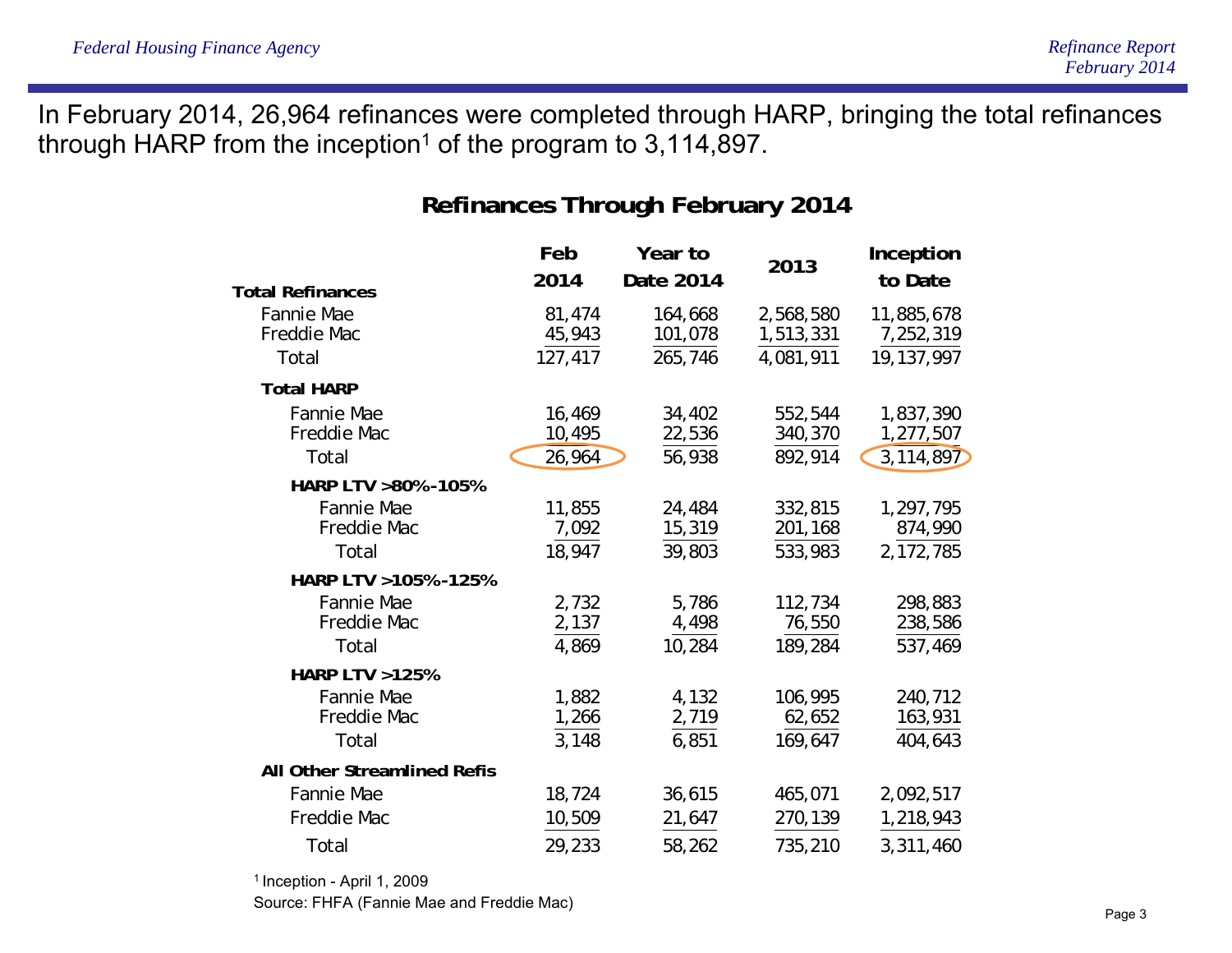HARP volume reached 26,964 refinances in February 2014, representing 21 percent of total refinance volume during the month.

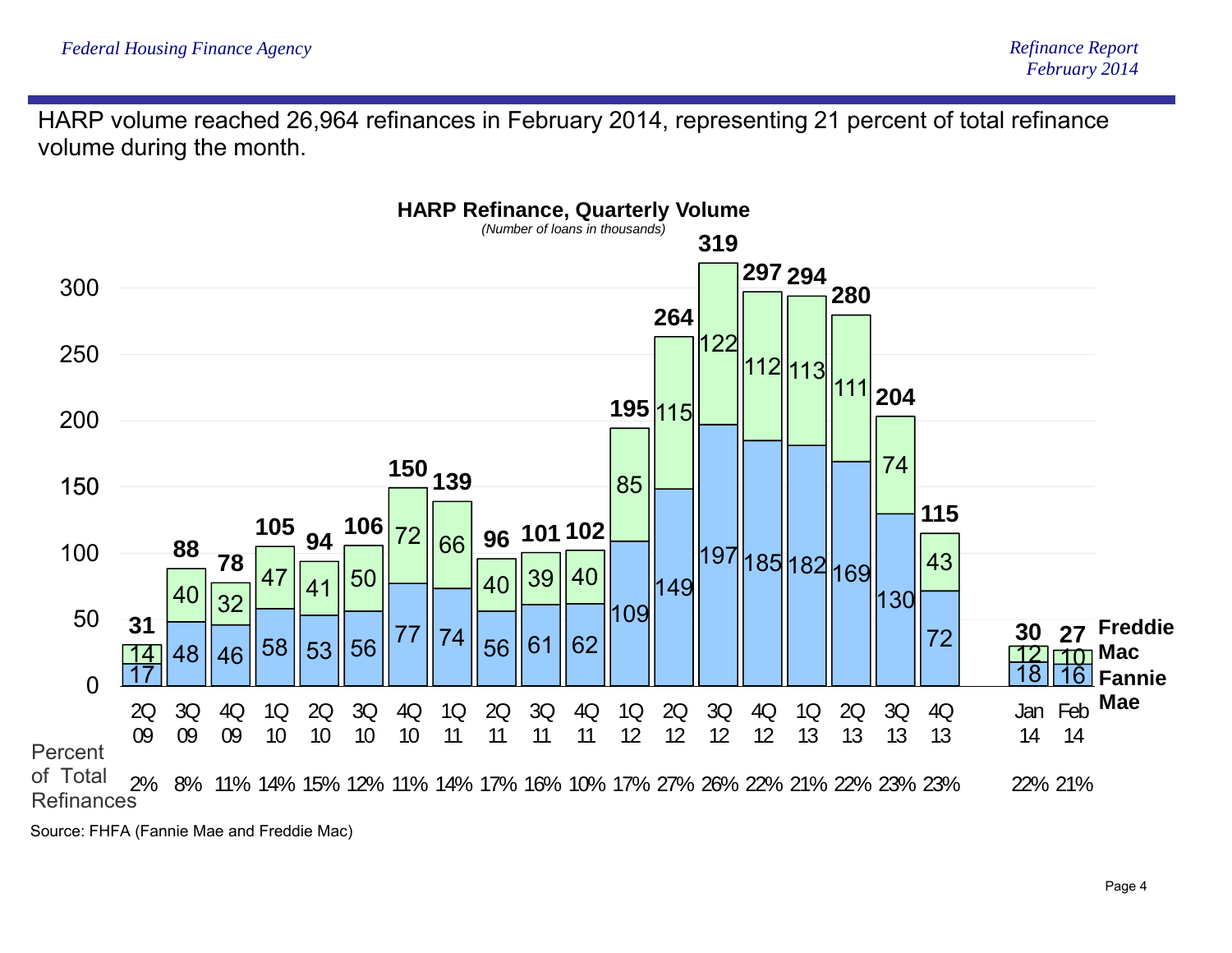From inception<sup>1</sup> through February 2014, 2,627,862 loans refinanced through HARP were for primary residences, 99,828 were for second homes and 387,207 were for investment properties.

# **HARP Loans by Property Type Inception through February 2014**

|                                           | Total                               | Primary<br>Residence                | Second<br>Home             | Investment<br>Property        |
|-------------------------------------------|-------------------------------------|-------------------------------------|----------------------------|-------------------------------|
| <b>Total HARP</b>                         |                                     |                                     |                            |                               |
| Fannie Mae<br>Freddie Mac<br>Total        | 1,837,390<br>1,277,507<br>3,114,897 | 1,527,686<br>1,100,176<br>2,627,862 | 56,379<br>43,449<br>99,828 | 253,325<br>133,882<br>387,207 |
| HARP LTV >80% -105%                       |                                     |                                     |                            |                               |
| Fannie Mae<br>Freddie Mac<br>Total        | 1,297,795<br>874,990<br>2,172,785   | 1,101,948<br>770,840<br>1,872,788   | 40,862<br>28,253<br>69,115 | 154,985<br>75,897<br>230,882  |
| HARP LTV > 105% - 125%                    |                                     |                                     |                            |                               |
| <b>Fannie Mae</b><br>Freddie Mac<br>Total | 298,883<br>238,586<br>537,469       | 242,552<br>200,186<br>442,738       | 7,975<br>8,181<br>16,156   | 48,356<br>30,219<br>78,575    |
| <b>HARP LTV &gt;125%</b>                  |                                     |                                     |                            |                               |
| <b>Fannie Mae</b><br>Freddie Mac          | 240,712<br>163,931                  | 183,186<br>129,150                  | 7,542<br>7,015             | 49,984<br>27,766              |
| Total                                     | 404,643                             | 312,336                             | 14,557                     | 77,750                        |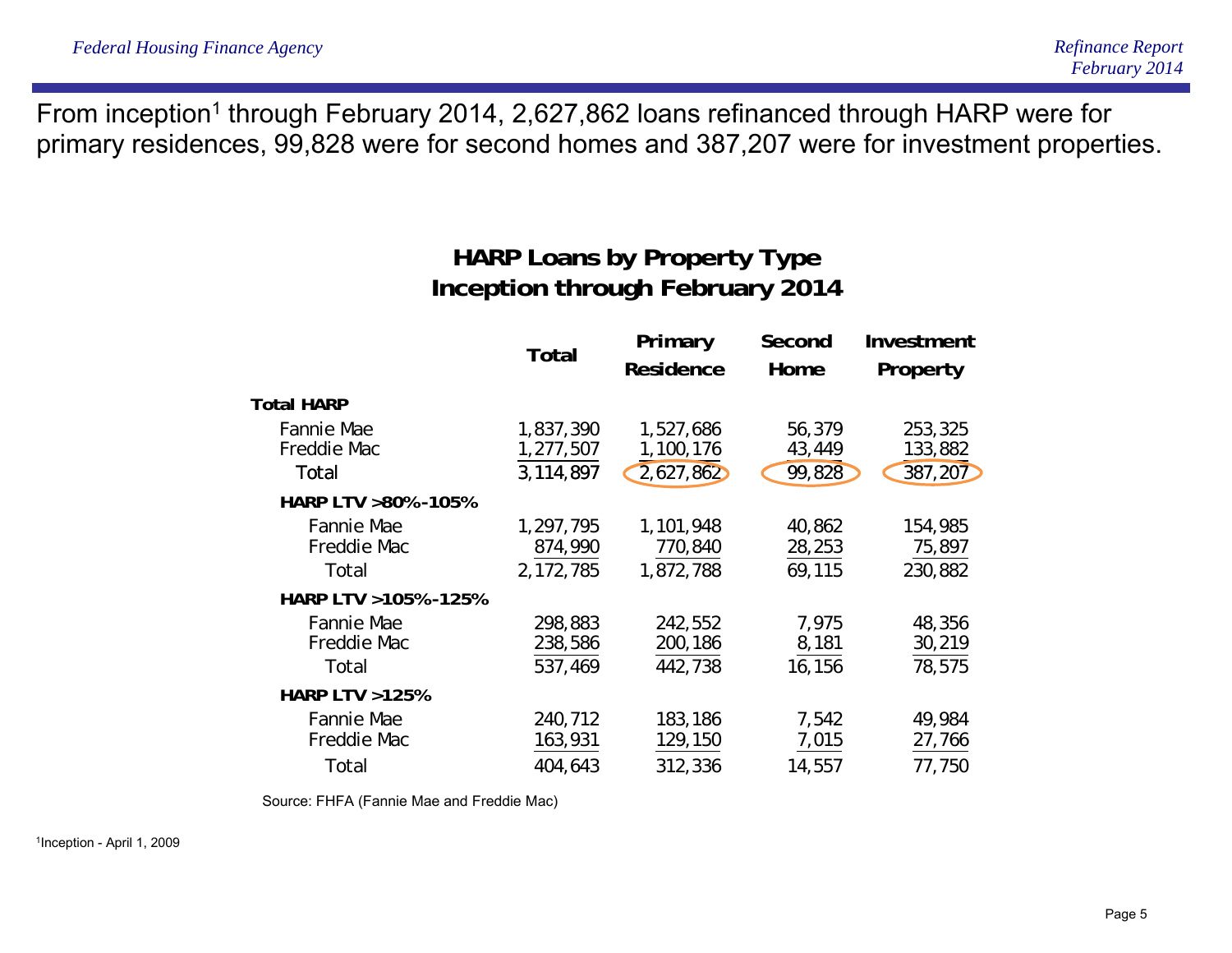The number of completed HARP refinances reported for deeply underwater borrowers continued to represent a significant portion of total HARP volume. In February 2014, 12 percent of the loans refinanced through HARP had a loan-to-value ratio greater than 125 percent.



**Monthly HARP Volume by Loan-to-Value Ratio**

 $^1$  The number of completed HARP refinances reported for deeply underwater borrowers increased sharply in June 2012 as further enhancements to HARP went into effect. Starting June 1, 2012, lenders became able to deliver loans with loan‐to‐value ratios greater than 125 percent refinanced through HARP to the Enterprises to be securitized.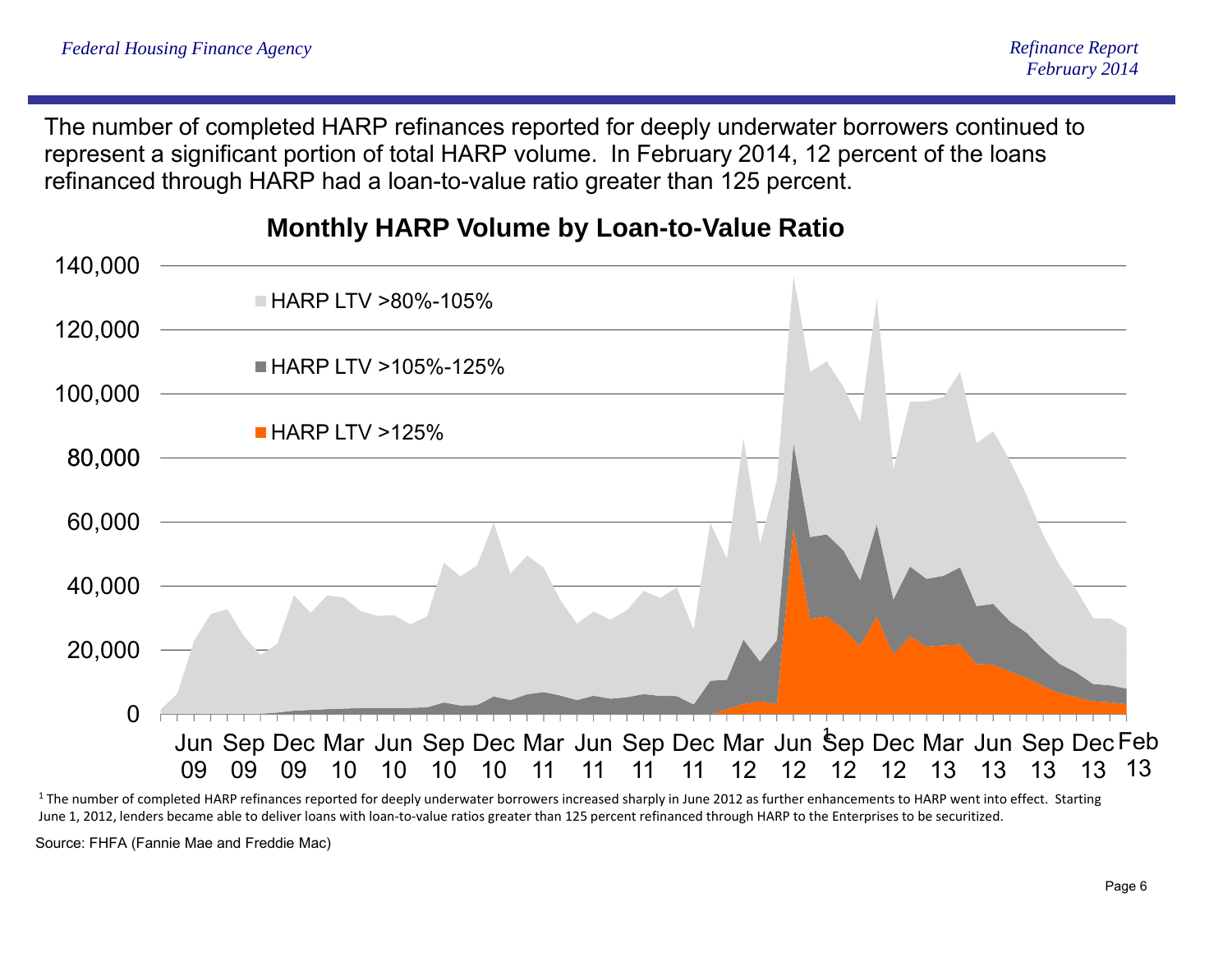Year to date through February 2014, borrowers with loan-to-value ratios greater than 105 percent accounted for 30 percent of the volume of HARP loans, decreasing since 2012 as housing prices have risen. And 23 percent of HARP refinances for underwater borrowers (LTV greater than 105%) were for shorter-term 15- and 20-year mortgages, which build equity faster than traditional 30-year mortgages.



 $^1$  Includes HARP LTV >105%-125% and HARP LTV >125%. Source: FHFA (Fannie Mae and Freddie Mac)

<sup>2</sup> Includes 25-year and 40-year mortgages. Source: FHFA (Fannie Mae and Freddie Mac)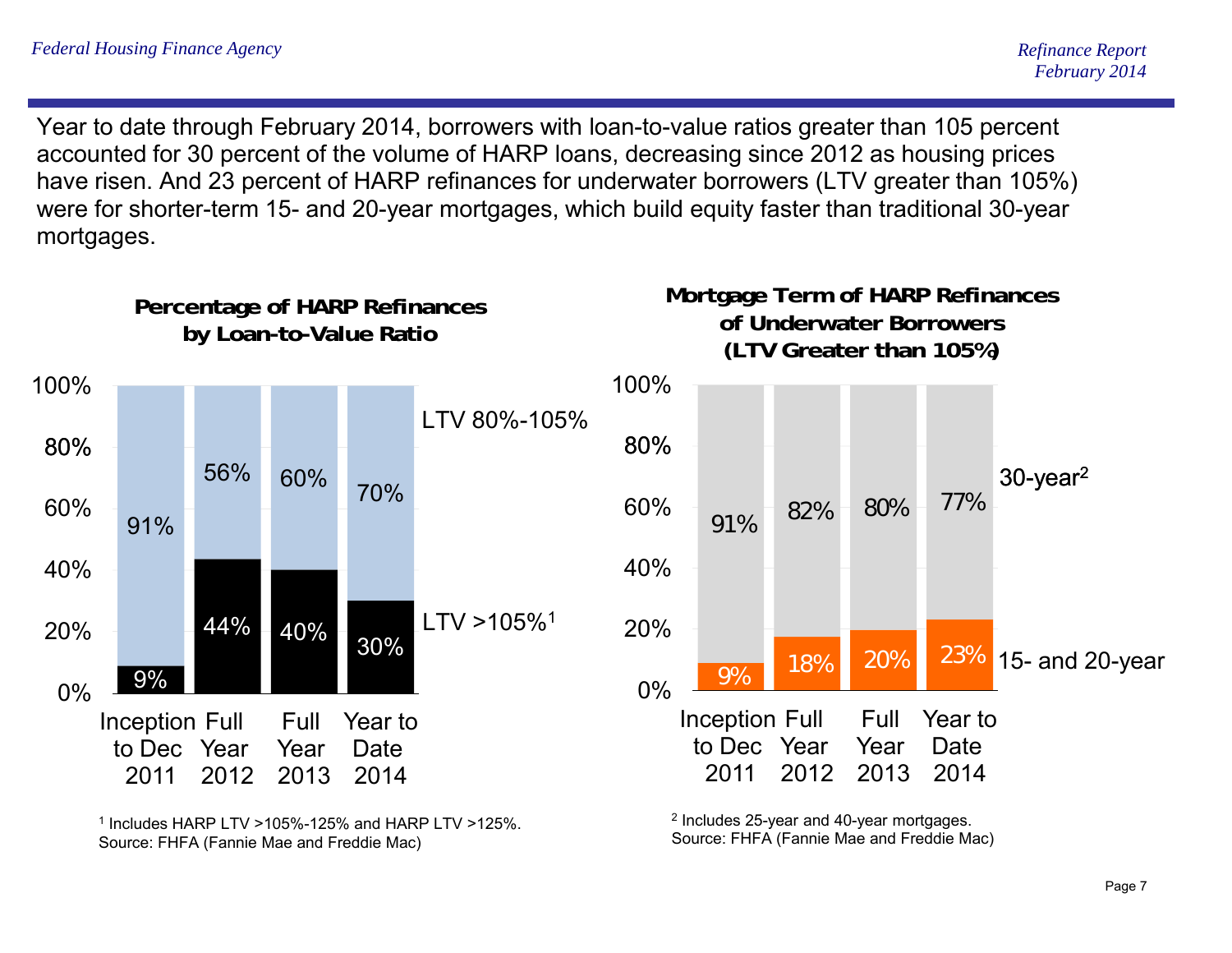Borrowers who refinanced through HARP had a lower delinquency rate compared to borrowers eligible for HARP who did not refinance through the program.

### **Ever 90 Days Delinquency Rate :1 Fannie Mae and Freddie Mac**

| Refinance or<br><b>Eligibility Month</b> | Category                                   | $>80-105%$ | $>105-125%$ | >125% | Total |
|------------------------------------------|--------------------------------------------|------------|-------------|-------|-------|
| <b>June 2009</b>                         | Loans Refinanced through HARP <sup>2</sup> | 5.7%       |             |       | 5.7%  |
|                                          | Loans Eligible for HARP <sup>3</sup>       | 12.5%      |             |       | 12.5% |
| <b>June 2010</b>                         | Loans Refinanced through HARP              | 5.9%       | 12.1%       |       | 6.3%  |
|                                          | Loans Eligible for HARP                    | 8.1%       | 15.9%       |       | 9.6%  |
| <b>June 2011</b>                         | Loans Refinanced through HARP              | 2.9%       | 5.8%        |       | 3.5%  |
|                                          | Loans Eligible for HARP                    | 4.5%       | 8.3%        |       | 5.4%  |
| <b>June 2012</b>                         | Loans Refinanced through HARP              | 0.6%       | 1.0%        | 2.3%  | 1.4%  |
|                                          | Loans Eligible for HARP                    | 2.2%       | 3.7%        | 6.2%  | 3.3%  |

Source: FHFA (Fannie Mae and Freddie Mac)

#### **Notes**

1. This measures the cumulative percentage of loans that have become 90 or more days delinquent in any of the months after June 2009, 2010, 2011 or 2012 (the refinance or eligibility date) through September 2013 for loans refinanced through HARP or eligible for HARP.

2. This measures the ever 90+ day delinquency percentage for loans refinanced through HARP during the month of June 2009, 2010, 2011, or 2012.

3. This measures the ever 90+ day delinquency percentage for loans that were eligible for refinancing through HARP but were not refinanced through the program as of the end of the reporting month of June 2009, 2010, 2011 or 2012. LTVs as of the eligibility date for loans are estimated using internal Fannie Mae and Freddie Mac house price indices at a zip code level. This measure may be understated because some loans may have later been paid off or refinanced through HARP.

Fannie Mae defines a HARP eligible loan as being current on payments for the last 6 months with at most a single missed payment in the last 12 months for both HARP 1 and HARP 2 eligibility; Freddie Mac defines a HARP eligible loan as being current on payments for the last 12 months for HARP 1 (2009-2011) eligibility, or current on payments for the last 6 months with at most a single missed payment in the last 12 months for HARP 2 (2012 onward) eligibility.

Other eligibility rules specific to Fannie Mae and Freddie Mac may also apply.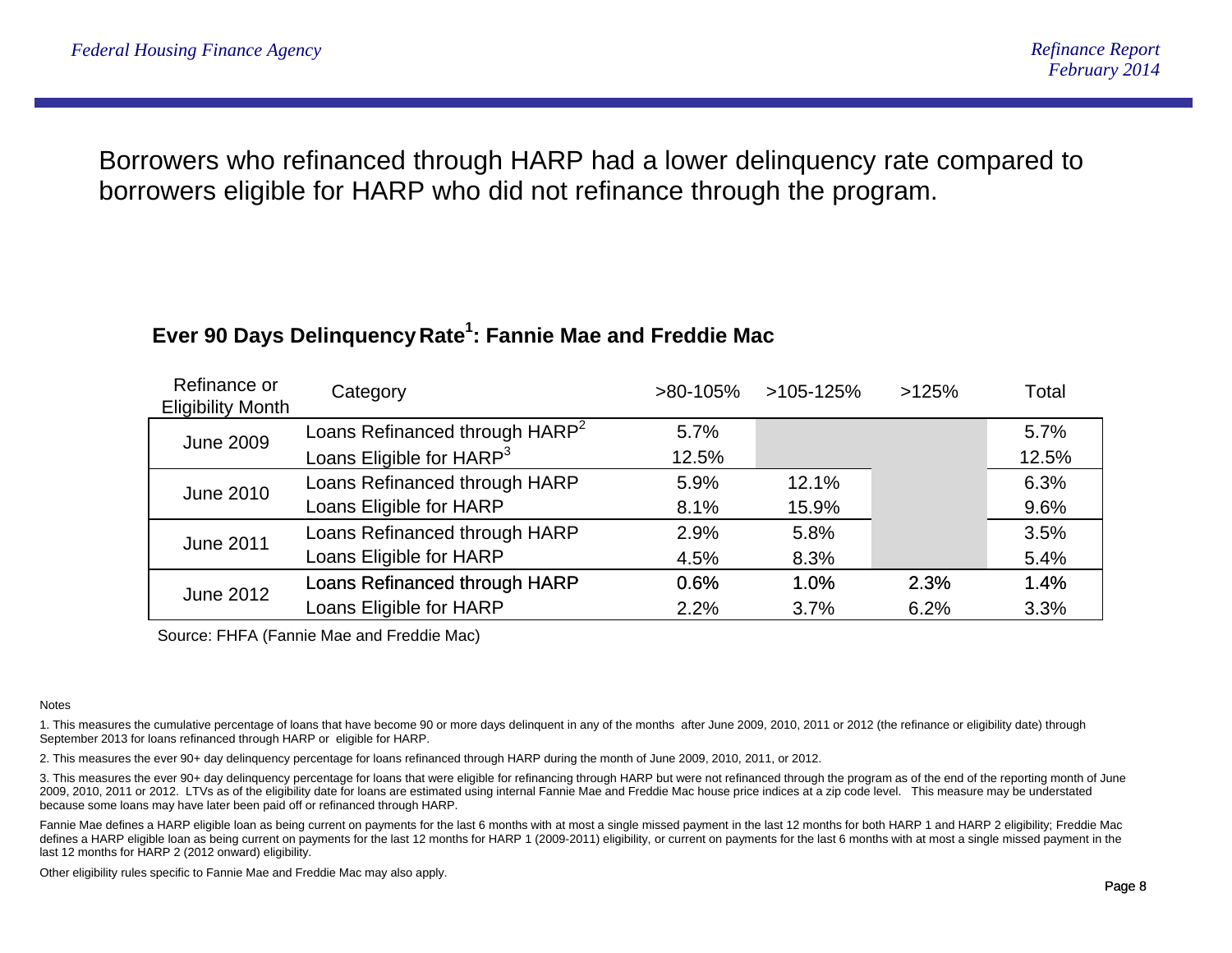Borrowers who refinanced through HARP had a lower delinquency rate compared to borrowers eligible for HARP who did not refinance through the program.



#### Source: FHFA (Fannie Mae and Freddie Mac)

#### **Notes**

1. This measures the cumulative percentage of loans that have become 90 or more days delinquent in any of the months after June 2009, 2010, 2011 or 2012 (the refinance or eligibility date) through September 2013 for loans refinanced through HARP or eligible for HARP.

2. This measures the ever 90+ day delinquency percentage for loans that were eligible for refinancing through HARP but were not refinanced through the program as of the end of the reporting month of June 2009, 2010, 2011 or 2012. LTVs as of the eligibility date for loans are estimated using internal Fannie Mae and Freddie Mac house price indices at a zip code level. This measure may be understated because some loans may have later been paid off or refinanced through HARP.

3. This measures the ever 90+ day delinquency percentage for loans refinanced through HARP during the month of June 2009, 2010, 2011, or 2012.

Fannie Mae defines a HARP eligible loan as being current on payments for the last 6 months with at most a single missed payment in the last 12 months for both HARP 1 and HARP 2 eligibility; Freddie Mac defines a HARP eligible loan as being current on payments for the last 12 months for HARP 1 (2009 to 2011) eligibility, or current on payments for the last 6 months with at most a single missed payment in the last 12 months for HARP 2 (2012 onward) eligibility.

Other eligibility rules specific to Fannie Mae and Freddie Mac may also apply.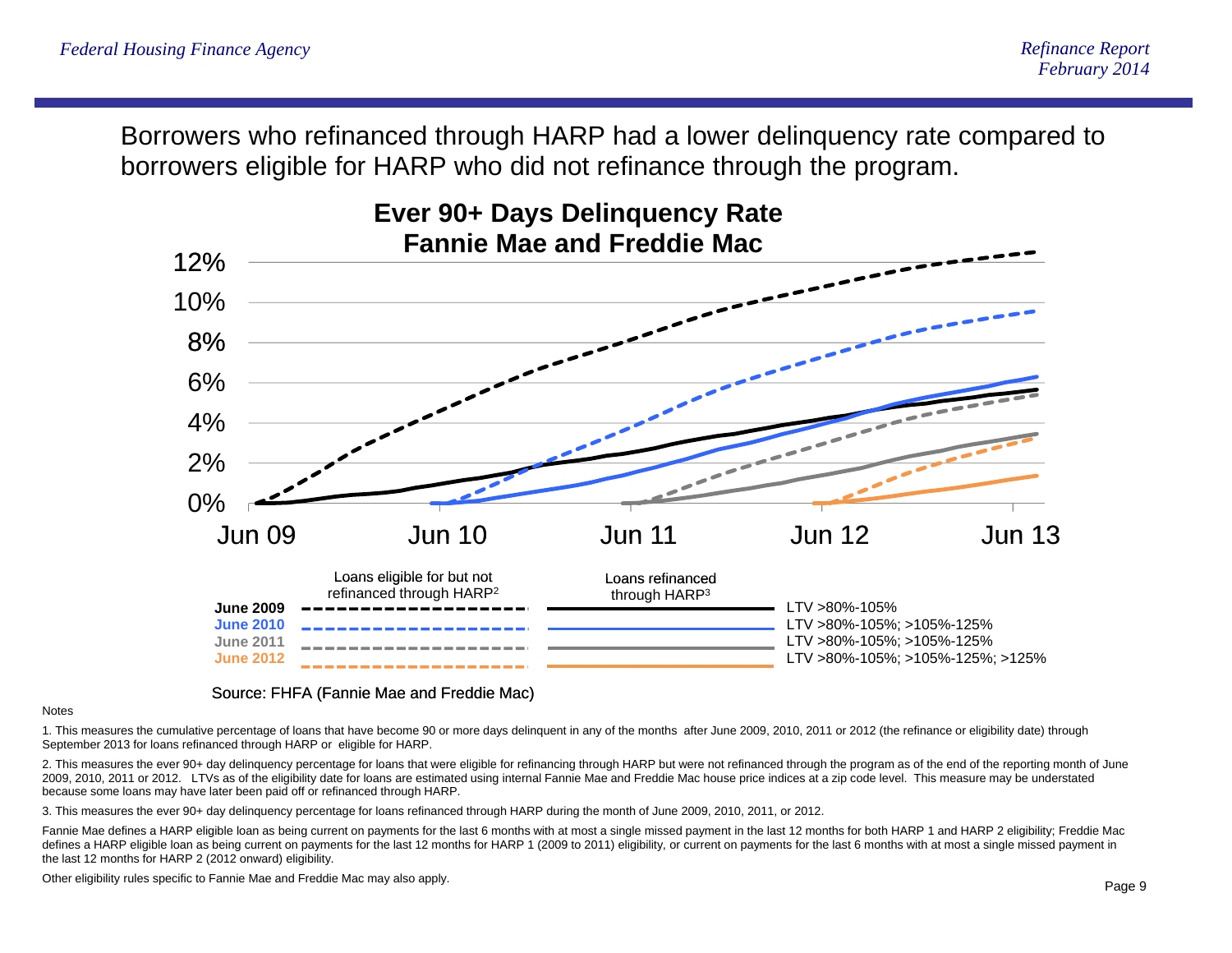HARP continued to account for a substantial portion of total refinance volume in certain states. In February 2014, HARP refinances represented 42 percent of total refinances in Georgia and 38 percent of the total refinances in Florida, nearly double the 21 percent of total refinances nationwide over the same period.

Underwater borrowers accounted for a large portion of HARP refinances in a number of states. In February 2014, underwater borrowers represented 41 percent or more of HARP volume in Nevada, Arizona, Florida and Illinois.

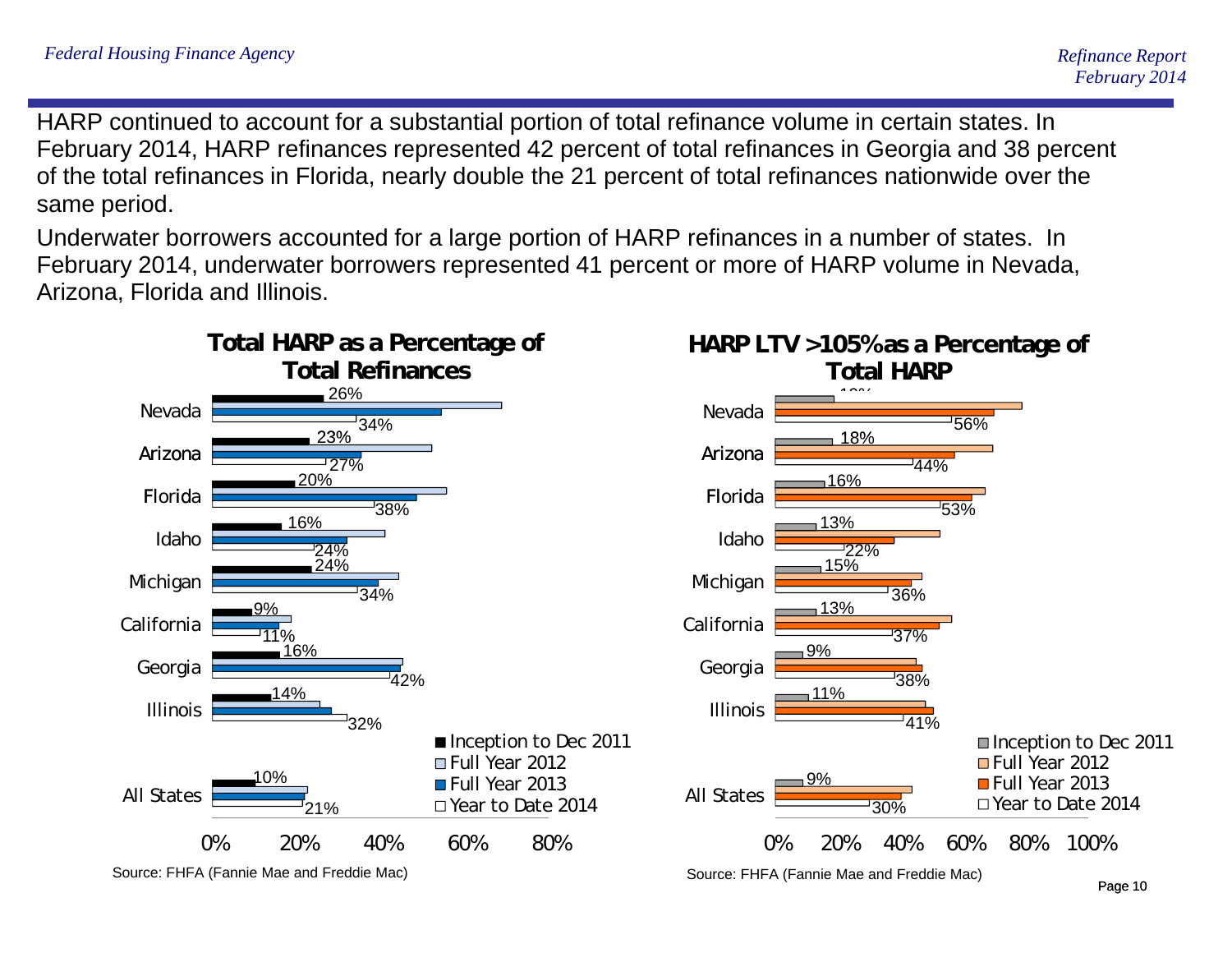#### *Federal Housing Finance Agency Refinance Report*

#### **Appendix: Data Tables**

**Fannie Mae and Freddie Mac - Monthly Refinance Volume** *(# of loans)*

|                             | Feb-13  | Mar-13  | Apr-13  | $May-13$ | Jun-13  | <b>Jul-13</b> | Aug-13  | $Sep-13$ | Oct-13  | <b>Nov-13</b> | Dec-13  | $Jan-14$ | Feb-14  |
|-----------------------------|---------|---------|---------|----------|---------|---------------|---------|----------|---------|---------------|---------|----------|---------|
| <b>Total Refinances</b>     |         |         |         |          |         |               |         |          |         |               |         |          |         |
| Fannie Mae                  | 294,299 | 264,773 | 284,653 | 264,085  | 238,303 | 232,149       | 201,983 | 152,605  | 128,892 | 105,306       | 96,152  | 83,194   | 81,474  |
| Freddie Mac                 | 169,501 | 196,874 | 178,933 | 153,911  | 162,479 | 127,946       | 100,387 | 83,042   | 62,745  | 58,240        | 54,716  | 55,135   | 45,943  |
| Total                       | 463,800 | 461,647 | 463,586 | 417,996  | 400,782 | 360,095       | 302,370 | 235,647  | 191,637 | 163,546       | 150,868 | 138,329  | 127,417 |
| <b>Total HARP</b>           |         |         |         |          |         |               |         |          |         |               |         |          |         |
| Fannie Mae                  | 60,966  | 58,021  | 65,795  | 49,158   | 54,406  | 51,041        | 45,364  | 33,563   | 28,451  | 23,581        | 19,681  | 17,933   | 16,469  |
| Freddie Mac                 | 36,770  | 40,961  | 41,115  | 35,493   | 33,969  | 28,195        | 22,973  | 22,397   | 17,936  | 15,151        | 10,340  | 12,041   | 10,495  |
| Total                       | 97,736  | 98,982  | 106,910 | 84,651   | 88,375  | 79,236        | 68,337  | 55,960   | 46,387  | 38,732        | 30,021  | 29,974   | 26,964  |
| HARP LTV >80% -105%         |         |         |         |          |         |               |         |          |         |               |         |          |         |
| Fannie Mae                  | 34,822  | 33,028  | 37,940  | 29,810   | 33,274  | 32,850        | 28,437  | 22,113   | 19,195  | 15,906        | 13,929  | 12,629   | 11,855  |
| Freddie Mac                 | 20,604  | 22,696  | 23,050  | 21,050   | 20,576  | 17,304        | 14,432  | 13,697   | 11,484  | 9,783         | 6,576   | 8,227    | 7,092   |
| Total                       | 55,426  | 55,724  | 60,990  | 50,860   | 53,850  | 50,154        | 42,869  | 35,810   | 30,679  | 25,689        | 20,505  | 20,856   | 18,947  |
| HARP LTV > 105% - 125%      |         |         |         |          |         |               |         |          |         |               |         |          |         |
| Fannie Mae                  | 12,730  | 12,244  | 14,253  | 9,916    | 11,308  | 9,538         | 9,232   | 6,480    | 5,282   | 4,409         | 3,273   | 3,054    | 2,732   |
| Freddie Mac                 | 8,426   | 9,439   | 9,888   | 8,138    | 7,788   | 6,127         | 4,864   | 4,875    | 3,846   | 3,203         | 2,165   | 2,361    | 2,137   |
| Total                       | 21,156  | 21,683  | 24,141  | 18,054   | 19,096  | 15,665        | 14,096  | 11,355   | 9,128   | 7,612         | 5,438   | 5,415    | 4,869   |
| <b>HARP LTV &gt;125%</b>    |         |         |         |          |         |               |         |          |         |               |         |          |         |
| Fannie Mae                  | 13,414  | 12,749  | 13,602  | 9,432    | 9,824   | 8,653         | 7,695   | 4,970    | 3,974   | 3,266         | 2,479   | 2,250    | 1,882   |
| Freddie Mac                 | 7,740   | 8,826   | 8,177   | 6,305    | 5,605   | 4,764         | 3,677   | 3,825    | 2,606   | 2,165         | 1,599   | 1,453    | 1,266   |
| Total                       | 21,154  | 21,575  | 21,779  | 15,737   | 15,429  | 13,417        | 11,372  | 8,795    | 6,580   | 5,431         | 4,078   | 3,703    | 3,148   |
| All Other Streamlined Refis |         |         |         |          |         |               |         |          |         |               |         |          |         |
| Fannie Mae                  | 52,170  | 50,277  | 55,614  | 42,886   | 45,418  | 41,808        | 35,377  | 28,635   | 23,889  | 22,734        | 20,568  | 17,891   | 18,724  |
| Freddie Mac                 | 26,735  | 29,823  | 32,509  | 26,813   | 29,452  | 24,056        | 18,934  | 17,667   | 13,824  | 13,064        | 9,675   | 11,138   | 10,509  |
| Total                       | 78,905  | 80,100  | 88,123  | 69,699   | 74,870  | 65,864        | 54,311  | 46,302   | 37,713  | 35,798        | 30,243  | 29,029   | 29,233  |
|                             |         |         |         |          |         |               |         |          |         |               |         |          |         |

Notes:

Initially HARP Refinance Loans were defined as Fannie Mae to Fannie Mae and Freddie Mac to Freddie Mac first-lien refinance loans with limited and no cash out that have loan-to-value ratios over 80 percent up to 125 percen

HARP Enhancements: On October 24, 2011, FHFA, Fannie Mae and Freddie Mac announced HARP changes to reach more borrowers. Effective December 1, 2011, existing Enterprise borrowers who are current on their mortgage payments can refinance and reduce their monthly mortgage payments at loan-to-value ratios above 80 percent without any maximum loan-to-value limit.

Starting with the November 2012 Refinance Report, the definition of HARP for Fannie Mae has been expanded to include second home and investment property refinances with LTVs greater than 80 percent, which is consistent with the definition of HARP for Freddie Mac since the inception of the program.

All Other Streamlined Refis are streamlined refinances that do not qualify as HARP refinances. Fannie Mae implements streamlined refinances through the Refi Plus product for manual underwriting and DU Refi Plus product for loans underwritten through Desktop Underwriter. The product is available for refinances of existing Fannie Mae loans only. Freddie Mac implements streamlined refinances through the Relief Refinance Mortgage product. Loans may be originated by any Freddie Mac approved servicer.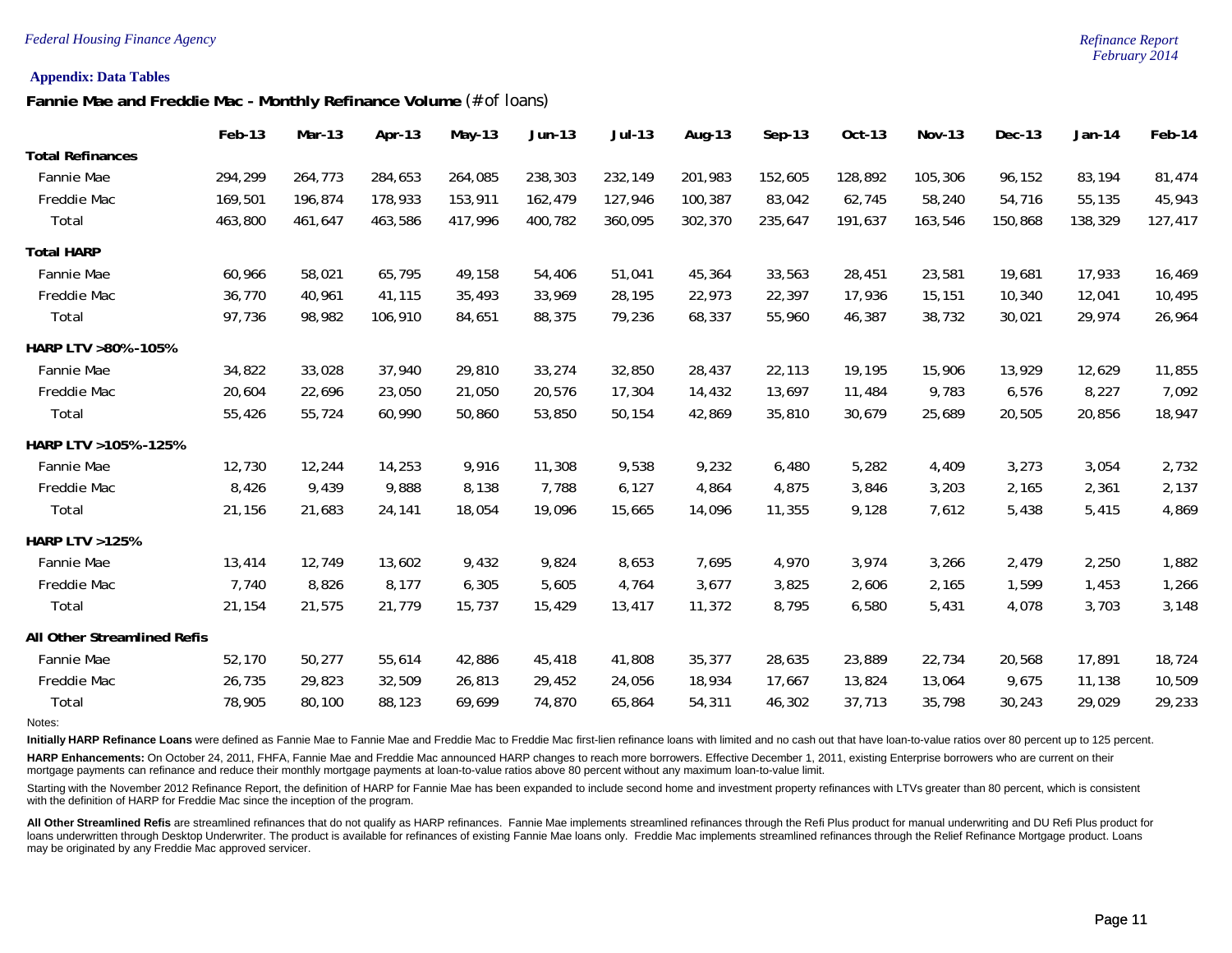#### **Appendix: Data Tables**

#### **Fannie Mae - Loan Count by LTV and Product (Mortgage Term)**

|                             | Feb-13  | $Mar-13$ | Apr-13  | $May-13$ | $Jun-13$ | Jul-13  | Aug-13  | $Sep-13$ | Oct-13 | <b>Nov-13</b> | Dec-13 | $Jan-14$ | Feb-14 |
|-----------------------------|---------|----------|---------|----------|----------|---------|---------|----------|--------|---------------|--------|----------|--------|
|                             |         |          |         |          |          |         |         |          |        |               |        |          |        |
| <b>Total Refinances</b>     |         |          |         |          |          |         |         |          |        |               |        |          |        |
| FRM 30 (incl FRM 25 & 40)   | 182,602 | 154,484  | 168,449 | 154,289  | 141,785  | 130,425 | 110,060 | 80,224   | 68,235 | 58,081        | 52,362 | 44,193   | 43,546 |
| <b>FRM 20</b>               | 24,512  | 22,895   | 25,181  | 21,402   | 20,372   | 19,417  | 17,422  | 13,042   | 9,987  | 8,896         | 7,817  | 6,893    | 6,594  |
| <b>FRM 15</b>               | 84,353  | 83,589   | 87,435  | 84,528   | 72,669   | 78,423  | 69,783  | 55,201   | 47,709 | 35,811        | 33,504 | 28,751   | 28,120 |
| HARP >80-105 LTV            |         |          |         |          |          |         |         |          |        |               |        |          |        |
| FRM 30 (incl FRM 25 & 40)   | 25,827  | 23,929   | 27,366  | 20,584   | 23,387   | 23,022  | 19,008  | 14,085   | 12,616 | 10,340        | 8,898  | 8,177    | 7,344  |
| <b>FRM 20</b>               | 4,040   | 3,797    | 4,488   | 3,358    | 3,998    | 4,167   | 3,795   | 3,038    | 2,480  | 2,150         | 2,042  | 1,641    | 1,644  |
| <b>FRM 15</b>               | 4,839   | 5,239    | 5,916   | 5,738    | 5,794    | 5,557   | 5,387   | 4,709    | 3,892  | 3,236         | 2,829  | 2,605    | 2,681  |
| HARP >105-125 LTV           |         |          |         |          |          |         |         |          |        |               |        |          |        |
| FRM 30 (incl FRM 25 & 40)   | 10,323  | 9,916    | 11,462  | 7,784    | 9,029    | 7,608   | 7,236   | 4,957    | 4,162  | 3,420         | 2,460  | 2,275    | 2,088  |
| <b>FRM 20</b>               | 1,317   | 1,125    | 1,321   | 863      | 1,126    | 978     | 814     | 697      | 449    | 440           | 349    | 362      | 262    |
| <b>FRM 15</b>               | 1,090   | 1,203    | 1,470   | 1,269    | 1,153    | 952     | 1,182   | 826      | 671    | 549           | 464    | 417      | 382    |
| <b>HARP &gt; 125 LTV</b>    |         |          |         |          |          |         |         |          |        |               |        |          |        |
| FRM 30 (incl FRM 25 & 40)   | 11,306  | 10,922   | 11,297  | 7,769    | 8,082    | 6,998   | 6,316   | 3,973    | 3,135  | 2,581         | 1,879  | 1,766    | 1,465  |
| <b>FRM 20</b>               | 1,210   | 933      | 1,151   | 752      | 856      | 760     | 526     | 439      | 312    | 245           | 245    | 199      | 158    |
| <b>FRM 15</b>               | 898     | 894      | 1,154   | 911      | 886      | 895     | 853     | 558      | 527    | 440           | 355    | 285      | 259    |
| All Other Streamlined Refis |         |          |         |          |          |         |         |          |        |               |        |          |        |
| FRM 30 (incl FRM 25 & 40)   | 27,498  | 25,332   | 28,436  | 19,426   | 21,952   | 19,446  | 16,281  | 11,889   | 10,266 | 10,033        | 9,272  | 8,057    | 8,163  |
| <b>FRM 20</b>               | 8,088   | 7,688    | 8,485   | 6,309    | 6,597    | 5,978   | 4,778   | 3,658    | 3,237  | 3,197         | 2,551  | 2,106    | 2,243  |
| <b>FRM 15</b>               | 16,426  | 17,110   | 18,484  | 16,960   | 16,749   | 16,253  | 14,070  | 12,827   | 10,204 | 9,332         | 8,575  | 7,492    | 8,115  |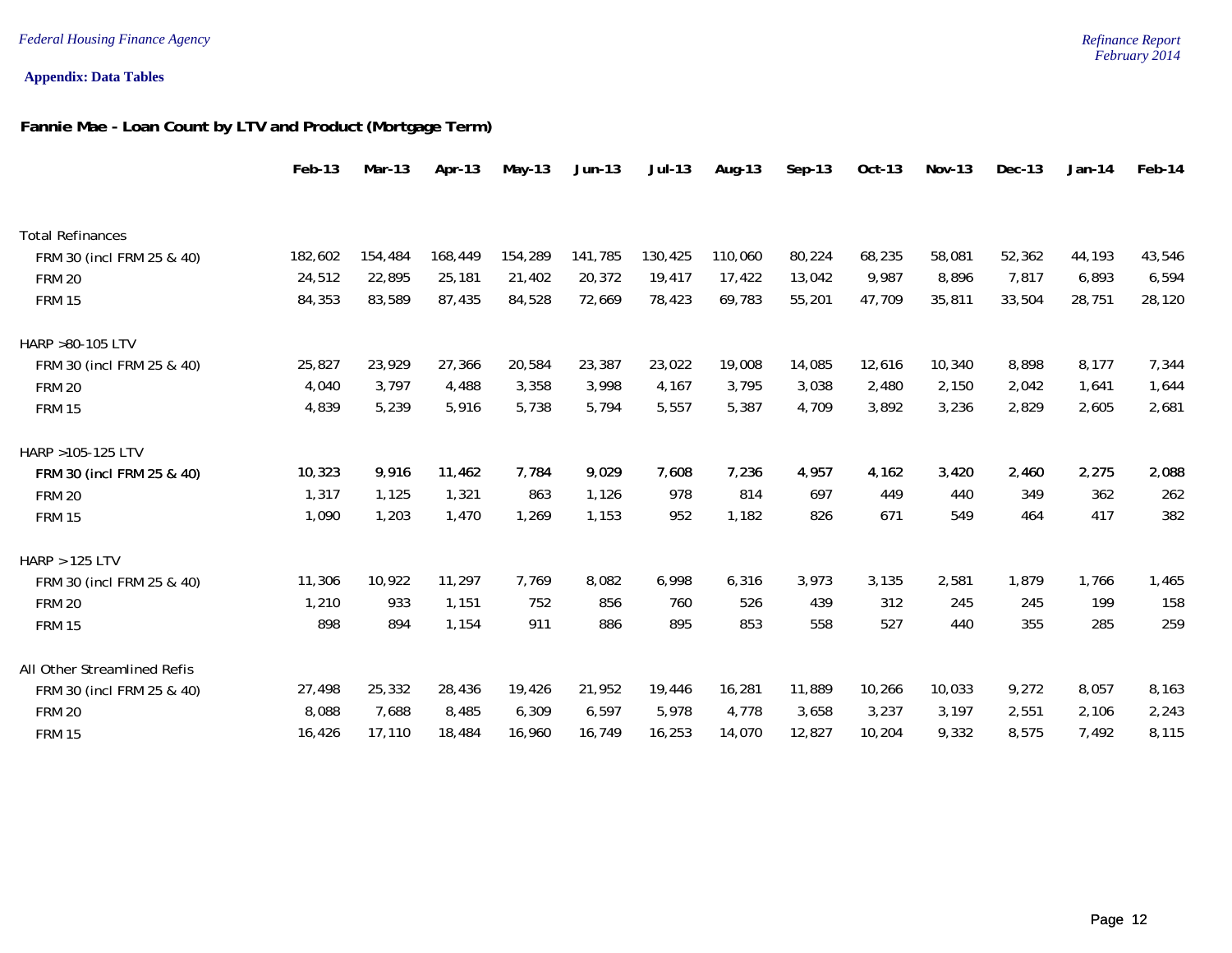#### **Appendix: Data Tables**

#### **Freddie Mac - Loan Count by LTV and Product (Mortgage Term)**

|                             | Feb-13 | Mar-13  | Apr-13  | May-13 | $Jun-13$ | $Jul-13$ | Aug-13 | $Sep-13$ | Oct-13 | Nov-13 | $Dec-13$ | $Jan-14$ | Feb-14 |
|-----------------------------|--------|---------|---------|--------|----------|----------|--------|----------|--------|--------|----------|----------|--------|
|                             |        |         |         |        |          |          |        |          |        |        |          |          |        |
| <b>Total Refinances</b>     |        |         |         |        |          |          |        |          |        |        |          |          |        |
| FRM 30 (incl FRM 25 & 40)   | 97,480 | 118,663 | 102,195 | 81,909 | 87,481   | 73,970   | 55,598 | 43,537   | 33,392 | 33,401 | 31,886   | 31,486   | 26,152 |
| <b>FRM 20</b>               | 13,291 | 13,585  | 14,036  | 11,244 | 13,363   | 11,086   | 9,249  | 7,803    | 5,983  | 4,947  | 4,021    | 4,311    | 3,653  |
| <b>FRM 15</b>               | 55,036 | 61,134  | 59,008  | 56,410 | 57,211   | 39,309   | 31,213 | 28,515   | 21,402 | 18,641 | 17,657   | 17,504   | 14,933 |
| HARP >80-105 LTV            |        |         |         |        |          |          |        |          |        |        |          |          |        |
| FRM 30 (incl FRM 25 & 40)   | 15,151 | 16,889  | 16,372  | 15,312 | 14,438   | 11,593   | 9,530  | 8,676    | 7,306  | 6,382  | 3,981    | 5,493    | 4,583  |
| <b>FRM 20</b>               | 2,277  | 2,433   | 2,637   | 2,202  | 2,289    | 2,651    | 2,120  | 2,051    | 1.719  | 1,334  | 1,051    | 1,195    | 973    |
| <b>FRM 15</b>               | 3,127  | 3,304   | 3,993   | 3,480  | 3,801    | 3,001    | 2,730  | 2,942    | 2,437  | 2,048  | 1,538    | 1,520    | 1,525  |
| HARP >105-125 LTV           |        |         |         |        |          |          |        |          |        |        |          |          |        |
| FRM 30 (incl FRM 25 & 40)   | 6,779  | 7,583   | 7,826   | 6,457  | 6,022    | 4,715    | 3,542  | 3,545    | 2,729  | 2,421  | 1,525    | 1,835    | 1,630  |
| <b>FRM 20</b>               | 671    | 817     | 940     | 620    | 831      | 591      | 595    | 519      | 481    | 301    | 251      | 235      | 204    |
| <b>FRM 15</b>               | 976    | 1,039   | 1,122   | 1,061  | 935      | 821      | 727    | 811      | 636    | 481    | 389      | 291      | 303    |
| <b>HARP &gt; 125 LTV</b>    |        |         |         |        |          |          |        |          |        |        |          |          |        |
| FRM 30 (incl FRM 25 & 40)   | 6,523  | 7,406   | 6,736   | 5,143  | 4,439    | 3,779    | 2,804  | 2,785    | 1,911  | 1,606  | 1,134    | 1,145    | 962    |
| <b>FRM 20</b>               | 574    | 692     | 697     | 454    | 545      | 417      | 328    | 422      | 286    | 223    | 155      | 150      | 94     |
| <b>FRM 15</b>               | 643    | 728     | 744     | 708    | 621      | 568      | 545    | 618      | 409    | 336    | 310      | 158      | 210    |
| All Other Streamlined Refis |        |         |         |        |          |          |        |          |        |        |          |          |        |
| FRM 30 (incl FRM 25 & 40)   | 13,349 | 14,400  | 15,848  | 12,974 | 14,562   | 10,945   | 8,010  | 7,349    | 5,797  | 5,756  | 4,057    | 5,131    | 4,807  |
| <b>FRM 20</b>               | 3,569  | 4,451   | 4,375   | 3,410  | 3,367    | 3,737    | 2,866  | 2,509    | 1,874  | 1,626  | 1,147    | 1,551    | 1,347  |
| <b>FRM 15</b>               | 9,764  | 10,873  | 12,197  | 10,347 | 11,439   | 9,270    | 7,973  | 7,771    | 6,126  | 5,653  | 4,461    | 4,415    | 4,334  |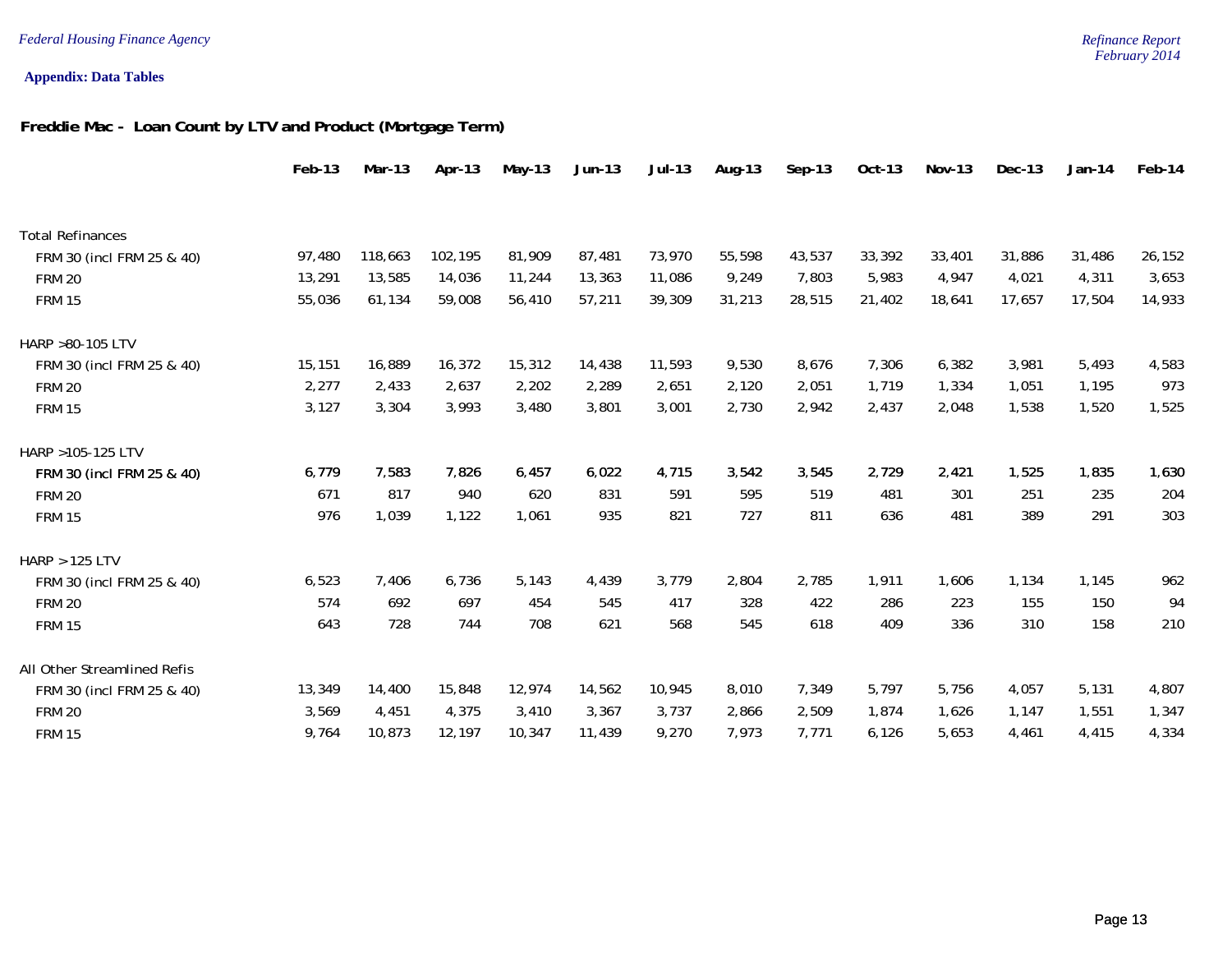#### *February 2014* **Appendix: State Level Data**

#### **Enterprises Refinance Activity by State - February 28, 2014**

|                        |                                   |                                             | February 2014                 |                                  |                          |                      |                            |                                             | Year-to-Date 2014             |                                   |                          | Inception to Date |                                   |                                      |                                |                                      |                          |                    |
|------------------------|-----------------------------------|---------------------------------------------|-------------------------------|----------------------------------|--------------------------|----------------------|----------------------------|---------------------------------------------|-------------------------------|-----------------------------------|--------------------------|-------------------|-----------------------------------|--------------------------------------|--------------------------------|--------------------------------------|--------------------------|--------------------|
| <b>State</b>           | <b>Total</b><br><b>Refinances</b> | Other<br><b>Streamlined</b><br><b>Refis</b> | <b>HARP LTV</b><br>>80% -105% | <b>HARP LTV</b><br>>105%<br>125% | <b>HARP LTV</b><br>>125% | Total<br><b>HARP</b> | Total<br><b>Refinances</b> | Other<br><b>Streamlined</b><br><b>Refis</b> | <b>HARP LTV</b><br>>80% -105% | <b>HARP LTV</b><br>>105%-<br>125% | <b>HARP LTV</b><br>>125% | <b>Total HARP</b> | <b>Total</b><br><b>Refinances</b> | Other<br>Streamlined<br><b>Refis</b> | <b>HARP LTV</b><br>>80% - 105% | <b>HARP LTV</b><br>$>105%$ -<br>125% | <b>HARP LTV</b><br>>125% | <b>Total HARP</b>  |
| AK                     | 255                               | 41                                          | 17                            |                                  | $\overline{1}$           | 18                   | 528                        | 95                                          | 36                            |                                   | $\overline{1}$           | 37                | 45,157                            | 8,492                                | 2,070                          | 28                                   | 9                        | 2,107              |
| AL                     | 1,466                             | 365                                         | 281                           | 50                               | 11                       | 342                  | 3,043                      | 706                                         | 606                           | 104                               | 31                       | 741               | 199,458                           | 38,016                               | 21,885                         | 3,481                                | 730                      | 26,096             |
| AR                     | 853                               | 175                                         | 116                           | 13                               | $\mathbf{3}$             | 132                  | 1,740                      | 357                                         | 248                           | 27                                | $\overline{7}$           | 282               | 112,682                           | 24,009                               | 10,545                         | 1,563                                | 297                      | 12,405             |
| AZ                     | 3,912                             | 772                                         | 617                           | 270                              | 181                      | 1,068                | 8,521                      | 1,592                                       | 1,287                         | 597                               | 412                      | 2,296             | 430,803                           | 71,071                               | 72,663                         | 35,484                               | 42,545                   | 150,692            |
| CA<br>CO               | 21,114<br>3,315                   | 3,924<br>916                                | 1,570<br>311                  | 521<br>27                        | 368<br>10                | 2,459<br>348         | 43,634<br>6,947            | 7,672<br>1,789                              | 3,101<br>617                  | 1,039<br>55                       | 816<br>23                | 4,956<br>695      | 3,129,292<br>508,875              | 455,281<br>104,650                   | 249,941<br>50,601              | 83,566<br>4,681                      | 85,744<br>1,039          | 419,251<br>56,321  |
| <b>CT</b>              | 1,327                             | 299                                         | 262                           | 77                               | 37                       | 376                  | 2,831                      | 632                                         | 541                           | 151                               | 66                       | 758               | 240,585                           | 40,190                               | 26,314                         | 5,249                                | 1,759                    | 33,322             |
| DC                     | 380                               | 105                                         | 25                            | $\overline{1}$                   | $\mathbf{1}$             | 27                   | 697                        | 182                                         | 46                            | $\overline{4}$                    | $\overline{4}$           | 54                | 50,497                            | 6,910                                | 2,831                          | 321                                  | 145                      | 3,297              |
| <b>DE</b>              | 507                               | 122                                         | 109                           | 18                               | 9                        | 136                  | 1,044                      | 223                                         | 209                           | 37                                | 18                       | 264               | 68,753                            | 11,489                               | 10,418                         | 2,083                                | 399                      | 12,900             |
| <b>FL</b>              | 7,176                             | 1,643                                       | 1,265                         | 639                              | 780                      | 2,684                | 14,788                     | 3,257                                       | 2,694                         | 1,334                             | 1,665                    | 5,693             | 739,005                           | 154,806                              | 129,458                        | 64,055                               | 93,503                   | 287,016            |
| GA                     | 3,764                             | 699                                         | 977                           | 339                              | 265                      | 1,581                | 7,834                      | 1,457                                       | 2,044                         | 696                               | 563                      | 3,303             | 492,626                           | 85,594                               | 96,750                         | 31,103                               | 24,706                   | 152,559            |
| HI                     | 545                               | 152                                         | 44                            | 14                               | $\overline{4}$           | 62                   | 1,138                      | 310                                         | 98                            | 19                                | 9                        | 126               | 81,950                            | 11,312                               | 6,885                          | 1,220                                | 560                      | 8,665              |
| IA                     | 1,064                             | 246                                         | 143                           | 8 <sup>1</sup>                   | $\overline{2}$           | 153                  | 2,235                      | 491                                         | 298                           | 11                                | 3 <sup>1</sup>           | 312               | 212,168                           | 35,615                               | 10,961                         | 711                                  | 56                       | 11,728             |
| ID                     | 755                               | 156                                         | 144                           | 26                               | 12                       | 182                  | 1,599                      | 325                                         | 301                           | 63                                | 22                       | 386               | 106,191                           | 17,609                               | 17,929                         | 6,463                                | 3,464                    | 27,856             |
| $\mathbf{II}$          | 5,455                             | 1,036                                       | 1,011                         | 376                              | 315                      | 1,702                | 11,728                     | 2,085                                       | 2,218                         | 826                               | 710                      | 3,754             | 1,042,234                         | 153,118                              | 135,405                        | 38,890                               | 28,175                   | 202,470            |
| IN                     | 2,331                             | 619                                         | 419                           | 50                               | 13                       | 482                  | 4,935                      | 1,272                                       | 901                           | 105                               | 26                       | 1,032             | 377,814                           | 65,295                               | 38,199                         | 3,795                                | 531                      | 42,525             |
| KS                     | 964                               | 273                                         | 141                           | 12                               | $\overline{2}$           | 155                  | 2,033                      | 513                                         | 319                           | 20                                | $6 \mid$                 | 345               | 141,988                           | 25,869                               | 10,660                         | 799                                  | 152                      | 11,611             |
| KY                     | 1,294                             | 309                                         | 187                           | 9 <sup>1</sup>                   | $\overline{3}$           | 199                  | 2,700                      | 623                                         | 342                           | 20                                | 8 <sup>1</sup>           | 370               | 208,334                           | 32,697                               | 12,801                         | 722                                  | 85                       | 13,608             |
| LA                     | 1,349                             | 341                                         | 153                           | 16                               | 8 <sup>1</sup>           | 177                  | 2,749                      | 674                                         | 295                           | 27                                | 12                       | 334               | 169,566                           | 33,926                               | 11,404                         | 966                                  | 181                      | 12,551             |
| MA                     | 2,444                             | 494                                         | 324                           | 58                               | 19                       | 401                  | 5,502                      | 1,084                                       | 676                           | 142                               | 43                       | 861               | 615,264                           | 61,685                               | 49,390                         | 7,833                                | 2,080                    | 59,303             |
| <b>MD</b>              | 3,052                             | 732                                         | 553                           | 183                              | 90                       | 826                  | 6,185                      | 1,431                                       | 1,144                         | 367                               | 194                      | 1,705             | 479,742                           | 79,710                               | 62,384                         | 16,669                               | 8,971                    | 88,024             |
| <b>ME</b>              | 450                               | 128                                         | 90                            | 10                               | 5 <sup>1</sup>           | 105                  | 1,040                      | 255                                         | 188                           | 21                                | 9                        | 218               | 74,424                            | 11,867                               | 7,769                          | 895                                  | 127                      | 8,791              |
| MI<br><b>MN</b>        | 4,931<br>2,857                    | 1,080<br>567                                | 1,085                         | 296                              | 271<br>34                | 1,652<br>735         | 10,330                     | 2,130                                       | 2,279                         | 656<br>233                        | 623<br>74                | 3,558             | 618,037                           | 102,772                              | 133,789                        | 43,682                               | 30,017<br>6,438          | 207,488<br>107,721 |
| <b>MO</b>              | 2,556                             | 604                                         | 576<br>433                    | 125<br>72                        | 32                       | 537                  | 5,772<br>5,133             | 1,104<br>1,154                              | 1,190<br>957                  | 171                               | 65                       | 1,497<br>1,193    | 470,746<br>417,172                | 83,300<br>69,332                     | 82,653<br>43,047               | 18,630<br>6,986                      | 1,781                    | 51,814             |
| <b>MS</b>              | 637                               | 154                                         | 109                           | 18                               | $\overline{4}$           | 131                  | 1,359                      | 301                                         | 261                           | 37                                | 9                        | 307               | 82,867                            | 17,090                               | 8,803                          | 1,187                                | 324                      | 10,314             |
| <b>MT</b>              | 515                               | 100                                         | 41                            |                                  |                          | 41                   | 1,008                      | 216                                         | 71                            | $\overline{4}$                    |                          | 75                | 79,433                            | 14,013                               | 5,351                          | 569                                  | 129                      | 6,049              |
| <b>NC</b>              | 3,735                             | 1,051                                       | 717                           | 102                              | 17                       | 836                  | 7,508                      | 2,130                                       | 1,449                         | 189                               | 33                       | 1,671             | 565,648                           | 123,543                              | 68,164                         | 8,945                                | 1,387                    | 78,496             |
| <b>ND</b>              | 268                               | 31                                          |                               |                                  |                          | $\overline{4}$       | 492                        | 50                                          | 5 <sub>5</sub>                |                                   |                          | 5                 | 34,232                            | 4,958                                | 529                            | 9                                    | $\overline{2}$           | 540                |
| <b>NE</b>              | 756                               | 187                                         | 100                           | $\overline{4}$                   |                          | 104                  | 1,535                      | 367                                         | 200                           | 10                                |                          | 210               | 121,339                           | 23,973                               | 7,098                          | 270                                  | 21                       | 7,389              |
| <b>NH</b>              | 606                               | 137                                         | 141                           | 28                               | 14                       | 183                  | 1,441                      | 284                                         | 310                           | 68                                | 25                       | 403               | 108,922                           | 15,358                               | 16,355                         | 3,040                                | 772                      | 20,167             |
| <b>NJ</b>              | 3,205                             | 802                                         | 539                           | 184                              | 77                       | 800                  | 7,212                      | 1,664                                       | 1,185                         | 384                               | 179                      | 1,748             | 605,026                           | 111,413                              | 71,215                         | 15,009                               | 5,727                    | 91,951             |
| <b>NM</b>              | 872                               | 238                                         | 165                           | 30                               | $\overline{4}$           | 199                  | 1,839                      | 488                                         | 365                           | 64                                | 6                        | 435               | 103,052                           | 20,065                               | 13,919                         | 2,110                                | 227                      | 16,256             |
| <b>NV</b>              | 1,408                             | 241                                         | 207                           | 103                              | 150                      | 460                  | 3,017                      | 487                                         | 451                           | 245                               | 335                      | 1,031             | 123,686                           | 17,939                               | 21,767                         | 11,715                               | 26,376                   | 59,858             |
| <b>NY</b>              | 4,088                             | 1,103                                       | 457                           | 103                              | 39                       | 599                  | 8,820                      | 2,388                                       | 995                           | 215                               | 77                       | 1,287             | 722,596                           | 163,355                              | 57,382                         | 7,467                                | 1,986                    | 66,835             |
| OH                     | 4,047                             | 986                                         | 1,042                         | 240                              | 101                      | 1,383                | 8,557                      | 2,055                                       | 2,154                         | 524                               | 221                      | 2,899             | 607,995                           | 100,429                              | 92,683                         | 17,617                               | 5,129                    | 115,429            |
| OK                     | 1,043                             | 284                                         | 93                            | $\overline{4}$                   | $\overline{2}$           | 99                   | 2,159                      | 524                                         | 221                           | 10                                | 5 <sub>l</sub>           | 236               | 125,294                           | 22,251                               | 7,823                          | 294                                  | 48                       | 8,165              |
| OR                     | 2,055                             | 483                                         | 331                           | 83                               | 21                       | 435                  | 4,303                      | 977                                         | 694                           | 162                               | 49                       | 905               | 331,451                           | 70,118                               | 52,388                         | 12,164                               | 4,752                    | 69,304             |
| PA                     | 3,984                             | 1,172                                       | 620                           | 108                              | 41                       | 769                  | 8,385                      | 2,262                                       | 1,345                         | 253                               | 80                       | 1,678             | 631,594                           | 123,164                              | 57,321                         | 7,057                                | 1,621                    | 65,999             |
| <b>RI</b><br><b>SC</b> | 368<br>1,770                      | 65<br>423                                   | 66<br>392                     | 23<br>81                         | 13<br>41                 | 102<br>514           | 804<br>3,525               | 133<br>852                                  | 160<br>788                    | 70<br>165                         | 38<br>78                 | 268<br>1,031      | 64,918<br>228,975                 | 7,368                                | 8,477                          | 2,775<br>5,953                       | 1,580<br>2,553           | 12,832<br>38,347   |
| <b>SD</b>              | 277                               | 56                                          | 13                            | $\overline{1}$                   |                          | 14                   | 537                        | 112                                         | 20                            | $\mathbf{1}$                      |                          | 21                | 51,592                            | 39,389<br>10,171                     | 29,841<br>1,500                | 33                                   | 6                        |                    |
| <b>TN</b>              | 2,077                             | 493                                         | 324                           | 41                               | 18                       | 383                  | 4,299                      | 991                                         | 694                           | 96                                | 29                       | 819               | 280,263                           | 53,140                               | 29,077                         | 3,887                                | 768                      | 1,539<br>33,732    |
| <b>TX</b>              | 8,546                             | 2,617                                       | 746                           | 46                               | 8                        | 800                  | 16,929                     | 5,024                                       | 1,629                         | 94                                | 17                       | 1,740             | 917,251                           | 208,644                              | 66,845                         | 4,390                                | 508                      | 71,743             |
| UT                     | 1,362                             | 270                                         | 166                           | 27                               | $\overline{2}$           | 195                  | 2,999                      | 590                                         | 366                           | 60                                | $\vert$ 9                | 435               | 236,496                           | 35,072                               | 32,768                         | 6,497                                | 1,516                    | 40,781             |
| VA                     | 4,112                             | 1,009                                       | 638                           | 146                              | 33                       | 817                  | 8,037                      | 1,844                                       | 1,237                         | 311                               | 65                       | 1,613             | 638,220                           | 111,535                              | 72,034                         | 14,541                               | 3,985                    | 90,560             |
| <b>VT</b>              | 242                               | 57                                          | 21                            | $\overline{1}$                   |                          | 22                   | 596                        | 119                                         | 46                            | $\overline{2}$                    |                          | 48                | 52,029                            | 5,998                                | 2,365                          | 161                                  | 15                       | 2,541              |
| <b>WA</b>              | 3,475                             | 812                                         | 552                           | 162                              | 34                       | 748                  | 7,405                      | 1,623                                       | 1,198                         | 332                               | 82                       | 1,612             | 643,969                           | 122,746                              | 93,263                         | 22,937                               | 9,184                    | 125,384            |
| WI                     | 2,545                             | 483                                         | 480                           | 86                               | 45                       | 611                  | 5,468                      | 978                                         | 998                           | 184                               | 84                       | 1,266             | 614,663                           | 88,606                               | 49,964                         | 6,976                                | 1,872                    | 58,812             |
| <b>WV</b>              | 396                               | 90                                          | 47                            | 10                               | 5                        | 62                   | 814                        | 191                                         | 94                            | 23                                | 13                       | 130               | 49,772                            | 8,235                                | 4,138                          | 1,130                                | 472                      | 5,740              |
| <b>WY</b>              | 284                               | 63                                          | 17                            | 5 <sub>l</sub>                   | $\overline{2}$           | 24                   | 582                        | 129                                         | 44                            | $\overline{7}$                    | $\mathbf{3}$             | 54                | 38,278                            | 7,061                                | 2,375                          | 236                                  | 78                       | 2,689              |
| Other <sup>2</sup>     | 628                               | 28                                          | 66                            | 23                               |                          | 90                   | 1,430                      | 70                                          | 188                           | 49                                | 4                        | 241               | 45,073                            | 1,211                                | 2,588                          | 625                                  | 111                      | 3,324              |
| <b>Total</b>           | 127,417                           | 29,233                                      | 18,947                        | 4,869                            | 3,148                    | 26,964               | 265,746                    | 58,262                                      | 39,803                        | 10,284                            | 6,851                    | 56,938            | 19,137,997                        | 3,311,460                            | 2,172,785                      | 537,469                              | 404,643                  | 3,114,897          |

1 Inception to Date - Since April 1, 2009, the inception of HARP.

 $^{\rm 2}$ Consists of Guam, Puerto Rico, Virgin Islands and other loans for which data are not available.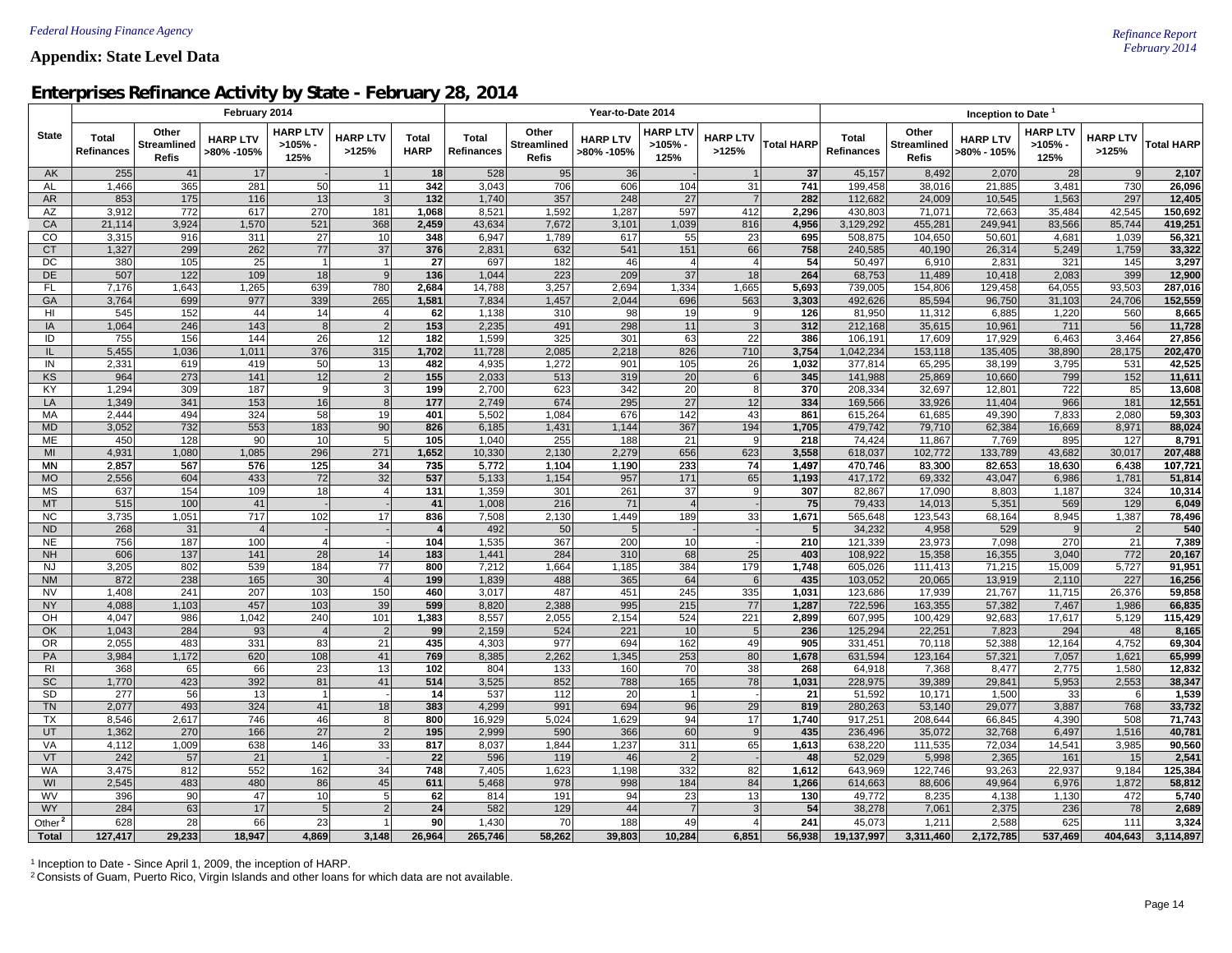#### *February 2014* **Appendix: State Level Data**

### **Fannie Mae Refinance Activity by State - February 28, 2014**

|                    |                            |                                             | February 2014                 |                                  |                          |                      |                                   |                                             | Year-to-Date 2014             |                                      |                          | Inception to Date       |                            |                                             |                               |                                  |                          |                   |
|--------------------|----------------------------|---------------------------------------------|-------------------------------|----------------------------------|--------------------------|----------------------|-----------------------------------|---------------------------------------------|-------------------------------|--------------------------------------|--------------------------|-------------------------|----------------------------|---------------------------------------------|-------------------------------|----------------------------------|--------------------------|-------------------|
| <b>State</b>       | Total<br><b>Refinances</b> | Other<br><b>Streamlined</b><br><b>Refis</b> | <b>HARP LTV</b><br>>80% -105% | <b>HARP LTV</b><br>>105%<br>125% | <b>HARP LTV</b><br>>125% | Total<br><b>HARP</b> | <b>Total</b><br><b>Refinances</b> | Other<br><b>Streamlined</b><br><b>Refis</b> | <b>HARP LTV</b><br>>80% -105% | <b>HARP LTV</b><br>$>105%$ -<br>125% | <b>HARP LTV</b><br>>125% | <b>Total HARP</b>       | Total<br><b>Refinances</b> | Other<br><b>Streamlined</b><br><b>Refis</b> | <b>HARP LTV</b><br>>80% -105% | <b>HARP LTV</b><br>>105%<br>125% | <b>HARP LTV</b><br>>125% | <b>Total HARP</b> |
| AK                 | 167                        | 28                                          | $\mathbf{q}$                  |                                  | 1                        | 10                   | 348                               | 64                                          | 23                            |                                      | 1                        | 24                      | 26,955                     | 4,758                                       | 1,196                         | 20                               | 8                        | 1,224             |
| AL                 | 989                        | 249                                         | 185                           | 25                               | $6 \mid$                 | 216                  | 2,015                             | 485                                         | 385                           | 54                                   | 19                       | 458                     | 137,771                    | 26,118                                      | 14,498                        | 2,242                            | 492                      | 17,232            |
| AR                 | 533                        | 123                                         | 72                            |                                  | 1                        | 78                   | 1,044                             | 244                                         | 149                           | 10                                   | $\overline{4}$           | 163                     | 72,562                     | 16,779                                      | 6,637                         | 882                              | 189                      | 7,708             |
| AZ                 | 2,526                      | 474                                         | 370                           | 149                              | 119                      | 638                  | 5,312                             | 961                                         | 747                           | 330                                  | 267                      | 1,344                   | 266,569                    | 43,160                                      | 44,233                        | 19,669                           | 26,604                   | 90,506            |
| CA                 | 13,854                     | 2,604                                       | 1,008                         | 284                              | 236                      | 1,528                | 27,226                            | 4,933                                       | 1,946                         | 592                                  | 513                      | 3,051                   | 2,076,574                  | 301,221                                     | 158,947                       | 46,916                           | 50,472                   | 256,335           |
| CO                 | 2,248                      | 599                                         | 179                           | 13                               | $\overline{7}$           | 199                  | 4,571                             | 1,153                                       | 380                           | 28                                   | 13                       | 421                     | 330,429                    | 68,196                                      | 31,045                        | 2,837                            | 632                      | 34,514            |
| <b>CT</b>          | 863                        | 209                                         | 167                           | 52                               | 28                       | 247                  | 1,799                             | 424                                         | 335                           | 99                                   | 45                       | 479                     | 150,177                    | 26,953                                      | 16,680                        | 3,163                            | 1,132                    | 20,975            |
| DC                 | 238                        | 68                                          | 22                            |                                  |                          | 23                   | 409                               | 108                                         | 32                            | $\overline{4}$                       | $\mathbf{1}$             | 37                      | 34,284                     | 4,966                                       | 1,799                         | 193                              | 83                       | 2,075             |
| <b>DE</b>          | 321                        | 72                                          | 60                            |                                  | $\overline{7}$           | 75                   | 660                               | 130                                         | 123                           | 21                                   | 12                       | 156                     | 42,578                     | 7,580                                       | 6,385                         | 1,296                            | 290                      | 7,971             |
| <b>FL</b><br>GA    | 4,575<br>2,337             | 1,108<br>449                                | 773<br>617                    | 382<br>173                       | 455<br>168               | 1,610<br>958         | 9,122<br>4,667                    | 2,131<br>910                                | 1,675<br>1,237                | 776<br>357                           | 992<br>359               | 3,443<br>1,953          | 464,969<br>302,962         | 97,062                                      | 80,142<br>59,911              | 36,775<br>17,019                 | 57,439<br>13,714         | 174,356           |
| HI                 | 354                        | 98                                          | 30                            | 8                                | $\overline{4}$           | 42                   | 704                               | 193                                         | 55                            | 11                                   | 6                        | 72                      | 56,905                     | 55,599<br>8,576                             | 4,438                         | 704                              | 369                      | 90,644<br>5,511   |
| IA                 | 670                        | 132                                         | 87                            | $5\overline{5}$                  | $\overline{2}$           | 94                   | 1,429                             | 263                                         | 181                           | $\overline{7}$                       | 2                        | 190                     | 133,163                    | 20,310                                      | 5,942                         | 423                              | 41                       | 6,406             |
| ID                 | 481                        | 89                                          | 98                            | 14                               | $\overline{7}$           | 119                  | 1,004                             | 190                                         | 176                           | 39                                   | 14                       | 229                     | 64,586                     | 10,359                                      | 10,581                        | 3,552                            | 2,157                    | 16,290            |
| IL                 | 3,302                      | 604                                         | 587                           | 198                              | 172                      | 957                  | 6,830                             | 1,217                                       | 1,282                         | 433                                  | 367                      | 2,082                   | 607,374                    | 97,849                                      | 78,435                        | 19,630                           | 14,531                   | 112,596           |
| IN                 | 1,385                      | 386                                         | 261                           | 23                               | $\overline{7}$           | 291                  | 2,880                             | 767                                         | 587                           | 49                                   | 14                       | 650                     | 192,330                    | 37,924                                      | 19,964                        | 2,076                            | 316                      | 22,356            |
| KS                 | 571                        | 165                                         | 103                           | 9                                | 1                        | $\overline{113}$     | 1,145                             | 294                                         | 211                           | 13                                   | 3                        | 227                     | 76,740                     | 15,590                                      | 6,323                         | 497                              | 108                      | 6,928             |
| KY                 | 671                        | 166                                         | 111                           | 3                                | 1                        | 115                  | 1,346                             | 334                                         | 197                           | 11                                   | 3 <sup>1</sup>           | 211                     | 95,448                     | 17,660                                      | 6,118                         | 340                              | 55                       | 6,513             |
| LA                 | 963                        | 241                                         | 100                           |                                  | $\overline{4}$           | 113                  | 1,898                             | 468                                         | 191                           | 12                                   | 5 <sup>1</sup>           | 208                     | 117,827                    | 23,991                                      | 7,010                         | 501                              | 114                      | 7,625             |
| MA                 | 1,570                      | 344                                         | 210                           | 32                               | 17                       | 259                  | 3,484                             | 728                                         | 421                           | 70                                   | 32                       | 523                     | 381,155                    | 46,559                                      | 30,553                        | 4,247                            | 1,246                    | 36,046            |
| <b>MD</b>          | 1,835                      | 427                                         | 337                           | 106                              | 63                       | 506                  | 3,613                             | 836                                         | 672                           | 202                                  | 140                      | 1,014                   | 291,088                    | 48,286                                      | 37,764                        | 9,572                            | 5,688                    | 53,024            |
| <b>ME</b>          | 294                        | 86                                          | 56                            |                                  | $\overline{2}$           | 65                   | 641                               | 163                                         | 116                           | 15                                   | 3 <sup>l</sup>           | 134                     | 40,252                     | 7,792                                       | 4,754                         | 597                              | 82                       | 5,433             |
| MI                 | 3,124                      | 654                                         | 692                           | 170                              | 150                      | 1,012                | 6,339                             | 1,289                                       | 1,453                         | 368                                  | 370                      | 2,191                   | 362,741                    | 61,072                                      | 79,181                        | 23,100                           | 16,729                   | 119,010           |
| MN                 | 1,610                      | 269                                         | 290                           | 66                               | 18                       | 374                  | 3,268                             | 523                                         | 618                           | 116                                  | 45                       | 779                     | 249,386                    | 39,032                                      | 41,163                        | 8,925                            | 3,589                    | 53,677            |
| <b>MO</b>          | 1,515                      | 394                                         | 283                           | 48                               | 16                       | 347                  | 2,978                             | 721                                         | 605                           | 107                                  | 33                       | 745                     | 243,152                    | 45,231                                      | 24,544                        | 3,885                            | 972                      | 29,401            |
| <b>MS</b>          | 468                        | 110                                         | 74                            | 11                               | $\overline{4}$           | 89                   | 982                               | 213                                         | 188                           | 26                                   | $\overline{7}$           | 221                     | 62,794                     | 13,263                                      | 6,029                         | 776                              | 241                      | 7,046             |
| <b>MT</b>          | 323                        | 58                                          | 25                            |                                  |                          | 25                   | 628                               | 132                                         | 40                            | $\overline{4}$                       |                          | 44                      | 52,437                     | 8,871                                       | 3,322                         | 331                              | 101                      | 3,754             |
| <b>NC</b>          | 2,209                      | 638                                         | 412                           | 39                               | $\overline{7}$           | 458                  | 4,374                             | 1,281                                       | 837                           | 84                                   | 16                       | 937                     | 322,867                    | 73,485                                      | 38,411                        | 4,895                            | 790                      | 44,096            |
| <b>ND</b>          | 173                        | 17                                          | 3                             |                                  |                          | دى                   | 318                               | 29                                          | $\overline{4}$                |                                      |                          | $\overline{\mathbf{4}}$ | 20,774                     | 2,670                                       | 307                           | $\overline{7}$                   | $\overline{1}$           | 315               |
| <b>NE</b>          | 490                        | 105                                         | 76                            | 2                                |                          | 78                   | 1,024                             | 216                                         | 150                           | $\overline{7}$                       |                          | 157                     | 78,843                     | 14,596                                      | 4,478                         | 196                              | 16                       | 4,690             |
| <b>NH</b>          | 401                        | 93                                          | 86                            | 12                               | $\overline{7}$           | 105                  | 933                               | 191                                         | 182                           | 38                                   | 15                       | 235                     | 63,628                     | 10,230                                      | 9,703                         | 1,701                            | 487                      | 11,891            |
| <b>NJ</b>          | 2,111                      | 530                                         | 341                           | 100                              | 44                       | 485                  | 4,726                             | 1,098                                       | 755                           | 223                                  | 111                      | 1,089                   | 390,630                    | 70,759                                      | 45,004                        | 8,653                            | 3,566                    | 57,223            |
| <b>NM</b>          | 558                        | 157                                         | 86                            | 16                               | $\overline{2}$           | 104                  | 1,112                             | 298                                         | 192                           | 33                                   | $\overline{3}$           | 228                     | 67,623                     | 13,877                                      | 8,409                         | 1,312                            | 160                      | 9,881             |
| <b>NV</b>          | 879                        | 133                                         | 129                           | 51                               | 87                       | 267                  | 1,802                             | 275                                         | 271                           | 129                                  | 196                      | 596                     | 78,298                     | 11,248                                      | 13,868                        | 6,916                            | 15,863                   | 36,647            |
| <b>NY</b>          | 2,641                      | 707                                         | 314                           | 60                               | 28                       | 402                  | 5,490                             | 1,519                                       | 669                           | 124                                  | 57                       | 850                     | 461,365                    | 101,191                                     | 34,246                        | 4,301                            | 1,279                    | 39,826            |
| OH                 | 2,425                      | 604                                         | 642                           | 131                              | 49                       | 822                  | 4,881                             | 1,193                                       | 1,323                         | 298                                  | 111                      | 1,732                   | 313,444                    | 59,957                                      | 49,780                        | 9,055                            | 2,795                    | 61,630            |
| OK                 | 732                        | 203                                         | 62                            | $\Delta$                         | 1                        | 67                   | 1,461                             | 354                                         | 135                           | $\overline{7}$                       | $\vert 4 \vert$          | 146                     | 83,066                     | 14,888                                      | 4,259                         | 166                              | 38                       | 4,463             |
| <b>OR</b>          | 1,309                      | 297                                         | 183                           | 50                               | 12                       | 245                  | 2,623                             | 601                                         | 387                           | 101                                  | 33                       | 521                     | 197,404                    | 41,466                                      | 30,377                        | 6,866                            | 2,945                    | 40,188            |
| PA                 | 2,591                      | 772                                         | 410                           | 69                               | 25                       | 504                  | 5,369                             | 1,478                                       | 858                           | 159                                  | 45                       | 1,062                   | 396,496                    | 74,637                                      | 33,568                        | 4,288                            | 1,053                    | 38,909            |
| R <sub>1</sub>     | 220                        | 50                                          | 41                            | 11                               | $\overline{7}$           | 59                   | 478                               | 96                                          | 94                            | 38                                   | 24                       | 156                     | 40,307                     | 5,053                                       | 5,408                         | 1,598                            | 991                      | 7,997             |
| SC                 | 1,128                      | 290                                         | 239                           | 48                               | 23                       | 310                  | 2,151                             | 553                                         | 469                           | 91                                   | 46                       | 606                     | 142,572                    | 26,640                                      | 17,798                        | 3,528                            | 1,571                    | 22,897            |
| SD                 | 195                        | 34                                          |                               |                                  |                          | $\overline{7}$       | 385                               | 73                                          | 9                             | $\overline{1}$                       |                          | 10                      | 37,672                     | 5,589                                       | 864                           | 24                               | 5                        | 893               |
| <b>TN</b>          | 1,354                      | 337                                         | 224                           | 26                               | 11                       | 261                  | 2,662                             | 671                                         | 457                           | 58                                   | 20                       | 535                     | 181,069                    | 35,417                                      | 17,975                        | 2,477                            | 575                      | 21,027            |
| <b>TX</b>          | 6,001                      | 1,788                                       | 543                           | 35                               | $\overline{4}$           | 582                  | 11,488                            | 3,427                                       | 1,134                         | 65                                   | 12                       | 1,211                   | 631,638                    | 133,797                                     | 43,792                        | 3.081                            | 344                      | 47,217            |
| <b>UT</b>          | 836                        | 166                                         | 98                            | 17                               | 1                        | 116                  | 1,817                             | 353                                         | 194                           | 33                                   | 5 <sup>1</sup>           | 232                     | 137,747                    | 22,162                                      | 18,603                        | 3,460                            | 902                      | 22,965            |
| <b>VA</b>          | 2,490                      | 631                                         | 399                           | 88                               | 19                       | 506                  | 4,710                             | 1,152                                       | 764                           | 189                                  | 36                       | 989                     | 393,908                    | 70,620                                      | 44,312                        | 8,559                            | 2,665                    | 55,536            |
| VT                 | 116                        | 34                                          | 11                            |                                  |                          | 11                   | 324                               | 77                                          | 25                            | $\overline{1}$                       | $\sim$                   | 26                      | 26,334                     | 3,509                                       | 1,218                         | 87                               | 8                        | 1,313             |
| <b>WA</b>          | 2,169                      | 504                                         | 329                           | 90<br>50                         | 23                       | 442                  | 4,559                             | 977                                         | 685<br>614                    | 193<br>101                           | 58                       | 936                     | 406,280                    | 79,932                                      | 56,130                        | 12,914                           | 5,808                    | 74,852            |
| WI<br>WV           | 1,632                      | 308<br>60                                   | 313                           | 8                                | 31<br>$\overline{3}$     | 394<br>41            | 3,455<br>476                      | 593<br>116                                  |                               |                                      | 58<br>$6 \overline{6}$   | 773<br>77               | 388,092                    | 55,713                                      | 25,901<br>2,376               | 3,534<br>540                     | 1,068                    | 30,503<br>3,179   |
| WY                 | 248<br>197                 | 47                                          | 30<br>12                      |                                  |                          | 15                   | 400                               | 83                                          | 58<br>27                      | 13<br>3                              | 2                        | 32                      | 29,264<br>27,456           | 4,947<br>4,801                              | 1,643                         | 150                              | 263<br>55                | 1,848             |
|                    | 582                        | 13                                          | 60                            | 21                               | $\mathbf{1}$             | 82                   | 1,308                             | 37                                          | 166                           | 43                                   | $\overline{4}$           | 213                     | 35,693                     | 576                                         | 1,771                         | 407                              | 70                       | 2,248             |
| Other <sup>2</sup> | 81,474                     | 18,724                                      | 11,855                        | 2,732                            | 1.882                    | 16,469               | 164,668                           | 36,615                                      | 24,484                        | 5,786                                | 4,132                    | 34,402                  |                            | 2,092,517                                   |                               | 298,883                          | 240,712                  | 1,837,390         |
| <b>Total</b>       |                            |                                             |                               |                                  |                          |                      |                                   |                                             |                               |                                      |                          |                         | 11,885,678                 |                                             | 1,297,795                     |                                  |                          |                   |

1 Inception to Date - Since April 1, 2009, the inception of HARP.

2 Consists of Guam, Puerto Rico, Virgin Islands and other loans for which data are not available.